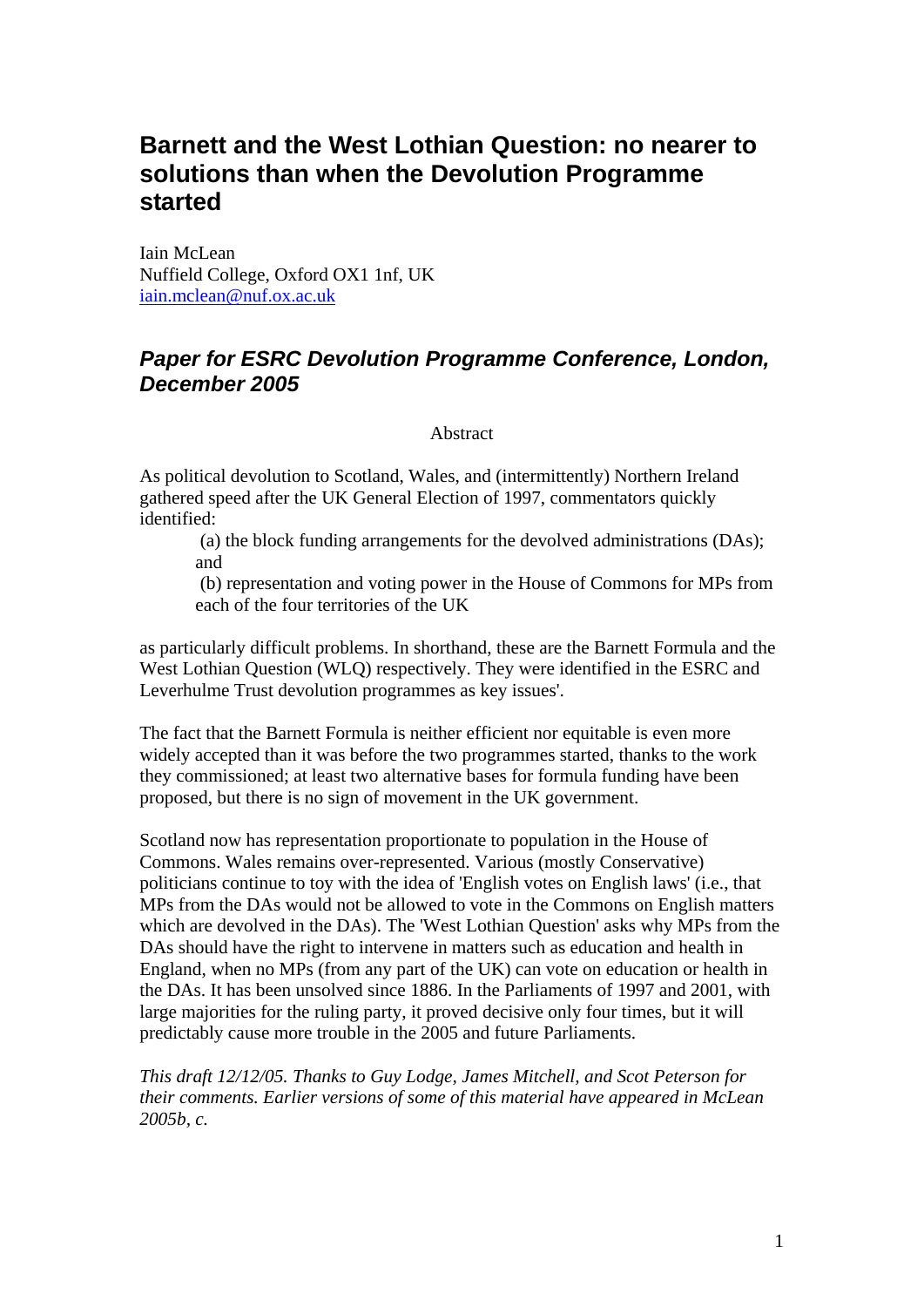# **Barnett and the West Lothian Question: no nearer to solutions?**

'I know all about Mr Dalyell', said Bertie, wiping the chocolate residue from his lips. 'He asked a famous question.... May I ask him, Mummy?...'

 Irene smiled. 'Of course you may ask him, Bertie. Go and ask him what's the answer to his famous question'.

 Bertie immediately rose to his feet and approached the other table, where he stood on his toes and whispered something into the ear of the slightly surprised politician. There then ensued a brief conversation, during which Bertie nodded his head in understanding.

'Well?' pressed Irene when Bertie returned. 'Who was it?'

 'It was Mr Dalyell after all', said Bertie. 'And he told me the answer'. 'And?' said Irene.

 Bertie looked at his mother. She was always forcing him to do things. She made him learn Italian. She made him play the saxophone. Now she was forcing him to give her the answer to the West Lothian Question. He would have to punish her again.

 I'm not going to tell you', he said simply. 'Mind your own business'. (McCall Smith 2005, pp. 180-3).

### *Introduction: the ESRC and Leverhulme Programmes*

As political devolution to Scotland, Wales, and (intermittently) Northern Ireland gathered speed after the United Kingdom General Election of 1997, commentators quickly identified:

 (a) the block funding arrangements for the devolved administrations (DAs); and

 (b) representation and voting power in the House of Commons for MPs from each of the four territories of the UK

as particularly difficult problems. In shorthand, these are the Barnett Formula and the West Lothian Question (WLQ) respectively.

In 1999-2000, responding to an earlier report about the research opportunities and issues thrown up by devolution in the UK, the UK public body that funds social science research, the Economic & Social Research Council (ESRC), inaugurated a research programme on Devolution and Constitutional Change in the UK. The programme commissioned 35 research projects. It is due to conclude in March 2006.

In its first call for proposals, the ESRC highlighted, among other things, both funding and representation as issues for research:

Major constitutional changes to the UK provide a timely and unrepeatable opportunity for political analysis and economic and social research. If research on them is not done now, it can never be done later. The creation of a new Scottish Parliament and Assemblies in Wales and Northern Ireland will have far reaching political, economic, social and geographical effects… The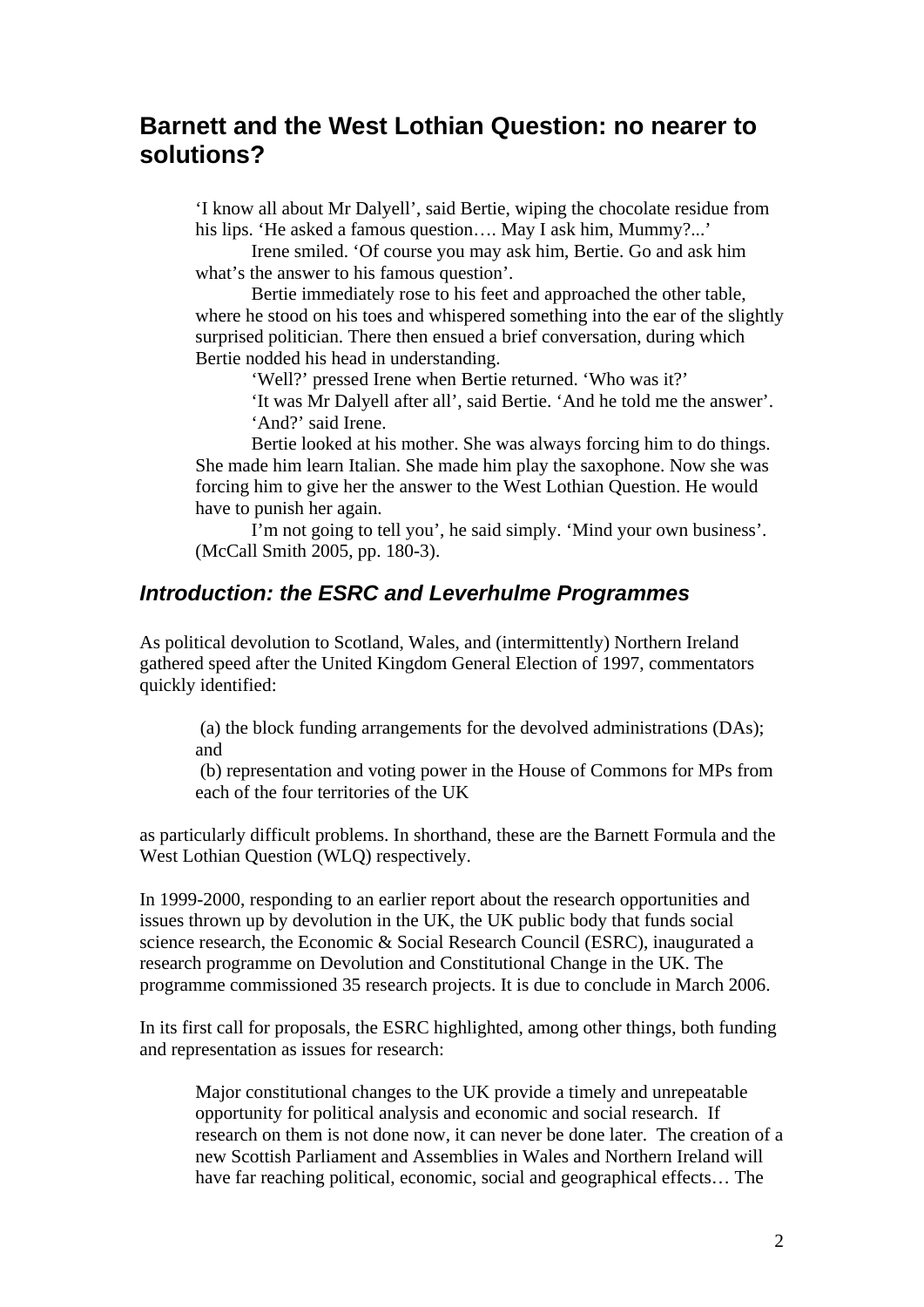existence of these bodies [the Devolved Administrations & Mayor of London] … are likely to lead to demands for greater transparency of inter-regional fiscal and financial flows of public spending and tax revenue….

How (if at all) will the House of Commons adapt to its role as the elected chamber for England? What impact will devolution have on territorial identity and the UK: will it strengthen the UK or encourage further fragmentation? … Are there territorial implications for the reformed House of Lords? If so, how should it be elected and with what powers? …

Intergovernmental fiscal transfers are likely to become more transparent and more contentious as a result of devolution. What is the best way for the central authority to provide regional finance? What role is there for intergovernmental transfers to provide insurance against region-specific economic shocks? (Source: [http://www.devolution.ac.uk/Round1\\_spec2.htm\)](http://www.devolution.ac.uk/Round1_spec2.htm).

Some of the projects commissioned did indeed bear on these questions, as shown by the list at [http://www.devolution.ac.uk/Research\\_Projects2.htm](http://www.devolution.ac.uk/Research_Projects2.htm). In particular, Robert Hazell and colleagues examined questions of representation and of devolution at the centre, while David Heald and colleagues examined questions of territorial finance (see respectively [http://www.devolution.ac.uk/Hazell1\\_2.htm](http://www.devolution.ac.uk/Hazell1_2.htm); <http://www.devolution.ac.uk/Mitchell2.htm>; and <http://www.devolution.ac.uk/Heald%202.htm>).

One of the UK's leading charitable funders of social science research, the Leverhulme Trust, had similar ideas. Starting the process of programme specification later than the ESRC, but in the field earlier, it ran a 'Nations and Regions' programme between 1999 and 2004. This programme had two centres, viz., the Constitution Unit at University College, London, and the Institute of Governance, Edinburgh University. Summaries of their research findings are at [http://www.ucl.ac.uk/constitution](http://www.ucl.ac.uk/constitution-unit/research/devolution/title-page.html)[unit/research/devolution/title-page.html](http://www.ucl.ac.uk/constitution-unit/research/devolution/title-page.html) and [http://www.institute-of](http://www.institute-of-governance.org/forum/Leverhulme/TOC.html)[governance.org/forum/Leverhulme/TOC.html](http://www.institute-of-governance.org/forum/Leverhulme/TOC.html) respectively. This programme also commissioned research on representation (by Hazell et al; and by McLean and McMillan); the impact of devolution on Westminster (Russell, Gay, and Lodge) and finance (Bell et al). All of their findings are on the UCL devolution website.

There is thus no shortage of recent academic work on devolution representation and finance in the United Kingdom. The next sections of this paper describe the state of play on each, beginning with Barnett.

## *Why Barnett was invented*

Scotland has enjoyed higher public spending per head than England since about 1900. For that there has been one big reason, and it is not the one that people think. People think that Scotland gets more because it is colder, poorer, and has more difficult geography than England. All of these things are true (although 100 years ago and now, it was not much poorer than England). But the reason for higher spending is that *Scotland poses a credible threat to the United Kingdom*. In the 1880s, when formula funding started, it was named the *Goschen proportion* after the Chancellor of the Exchequer in Lord Salisbury's Unionist government. The big problem then was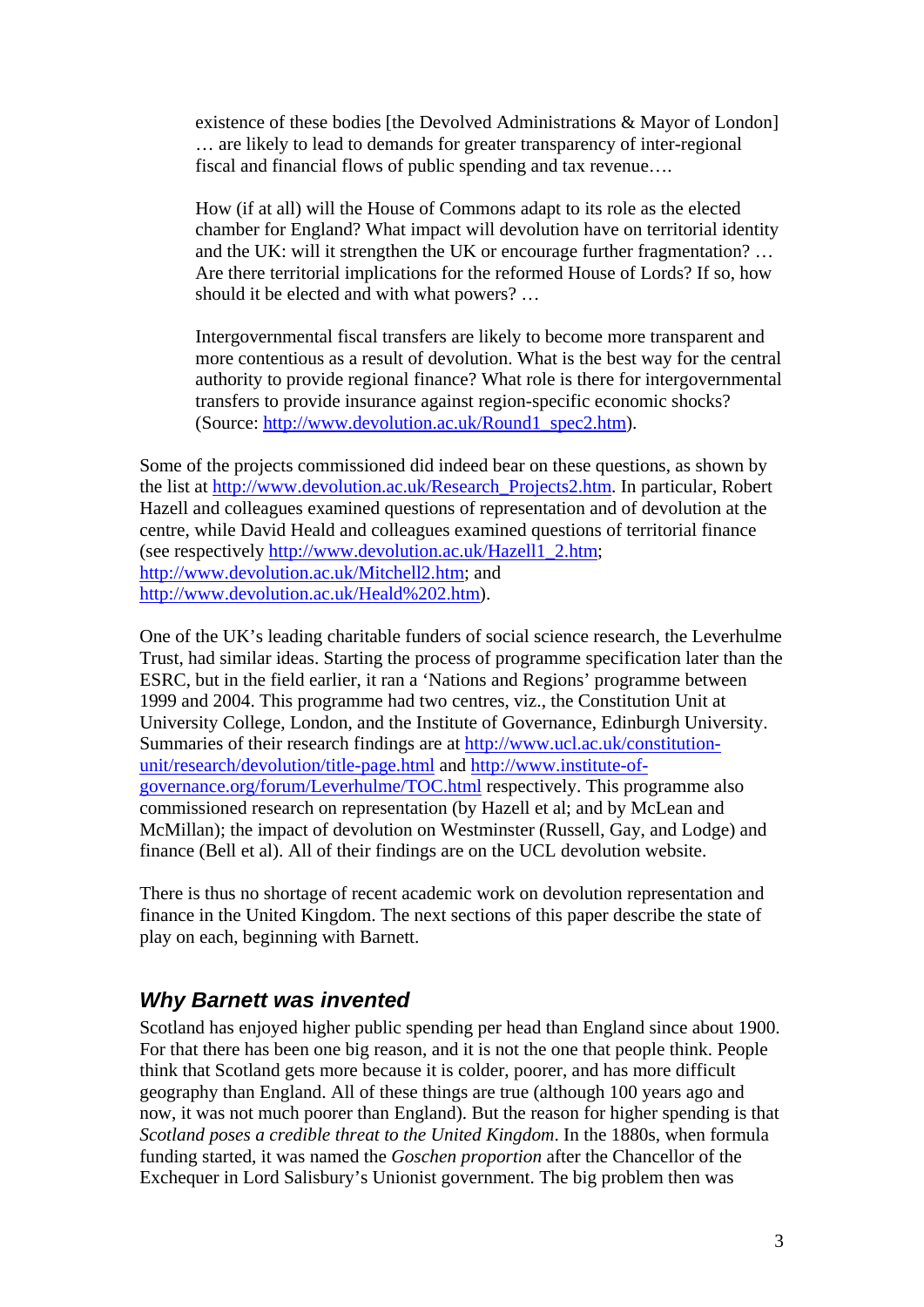Ireland, not Scotland. To try (vainly in the end) to keep Ireland in the Union, the Unionists threw money at it. This was called *Killing Home Rule by kindness*. Not many people in Scotland wanted to secede, and almost none of them were violent. But governments decided to placate them too, starting with the crofters of Skye, who got the Crofters' Commission (1886 and still with us) to settle their land grievances and prevent them festering as they had in Ireland (McLean and McMillan 2005, pp. 117- 18).

The Goschen proportion was just 11:80. For every £80 assigned to England & Wales on programmes it covered, Scotland would get £11, to be spent by the alreadydevolved Scottish administration under the Secretary (of State) for Scotland. Scotland dropped below 11/80 of the population of England  $&$  Wales by 1901, and has continued to drop further below. By the time that the ghost of Goschen finally vanished in the 1970s, public spending per head in Scotland was about 20% above that in England (and substantially higher than in Wales, which was as poor and almost as sparsely populated as Scotland, although it has fewer midges). The Secretary of State could protect the Goschen proportion because he had a credible threat at his back. He could tell the Cabinet that unless they protected Scotland's spending share the Nationalists would start winning elections, and where would the United Kingdom be then? All Secretaries of State have done this, but the supreme practitioners have been Tom Johnston (Lab., in the Churchill wartime coalition 1941-5), Willie Ross (Lab., 1964-70 and 1974-6), Ian Lang (Cons., 1990-5) and Michael Forsyth (Cons., 1995-7). It is easier for Conservatives, because theirs after all is the Conservative *and Unionist* Party. Although public spending in England was squeezed during the Thatcher administrations, the gap with Scotland stayed as wide as ever.

In summer 1974, Prime Minister Harold Wilson overruled Willie Ross and Labour's Scottish executive, and announced that the party favoured devolution. This was to head off the expected SNP triumph in the polls. In fact, the electoral system did for them more effectively than Wilson. In October 1974, the SNP got 30% of the vote to the Conservatives 24%, but only 11 seats to the Conservatives' 16. Labour retained the majority of Scottish seats on a minority vote. Nevertheless it had been a very close shave. On 35% of the vote, the SNP would have swept the board, won more than half the seats in Scotland, and started to negotiate independence. Therefore, Labour prepared its flagship devolution plans. The Treasury started to prepare for life after devolution, and conducted (some would say bullied the Scottish and Welsh Offices into) a Needs Assessment. This assessment, not published until 1979, gave the following numbers for the relative needs and the actual spending, in the four countries of the UK, for the services that the Scotland and Wales Acts would have devolved (Table 1).

|                                  | England | Scotland | Wales | Northern<br>Ireland |
|----------------------------------|---------|----------|-------|---------------------|
| Relative needs<br>assessment     | 100     | 116      | 109   | 131                 |
| Actual spending levels<br>1976-7 | 100     | 122      | 106   | 135                 |

Table 1. HM Treasury 'Needs Assessment', 1979 (data for 1976-7).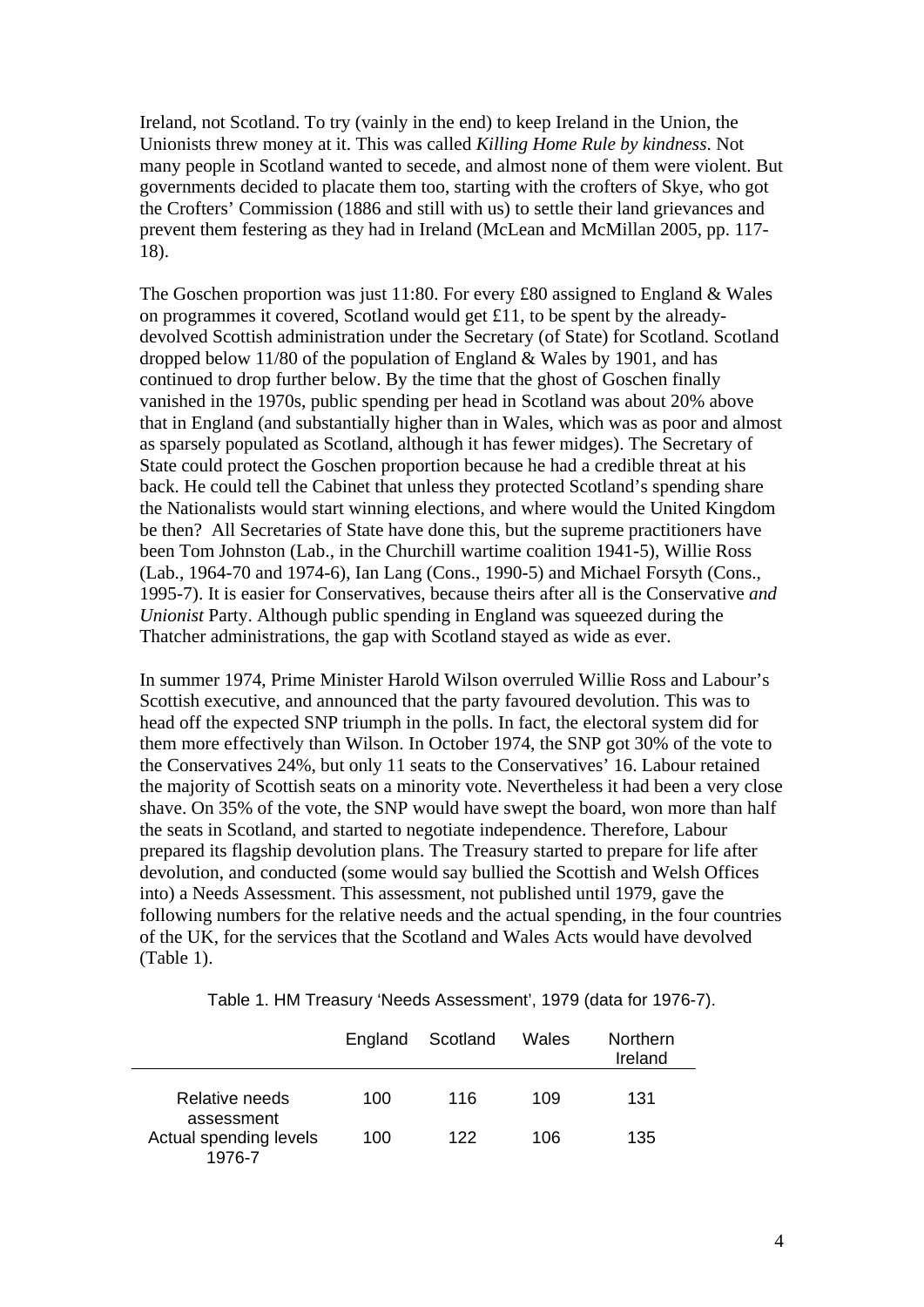#### Source: HM Treasury *Needs Assessment – Report* (1979), esp. para 6.5.

Treasury papers released to me under a Freedom of Information request in March 2005 include the service-by-service assessments that led to these summary numbers. Hints in the published document already suggested that there was a fight between the Treasury and the territorial departments. The FoI release confirms this. The Scots fought for a health formula which would record Scotland's 'needs' as being higher than the Treasury was prepared to concede. The matter was fought to a draw, when Mrs Thatcher drew stumps by winning the 1979 General Election.

By 1979, devolution was dead. An English backlash caused a Government defeat which killed the original flagship bill in 1977. Separate bills for Scotland and Wales were then enacted, but the rebels added sections requiring a referendum on the plans, with a 'Yes' vote not to be confirmed unless at least 40% of the electorate voted Yes. In Wales, the referendum led to a crashing No; in Scotland to a faint Yes, far below the 40% threshold. The Government fell on a Conservative-SNP confidence vote, and the reign of Mrs Thatcher began. In the letter accompanying its FoI release, the Treasury states that it has conducted no studies of relative need since 1979, although it is believed that at least the Northern Ireland Civil Service and possibly the other DAs have been updating data on relative needs.

However, the Treasury's other preparative step has lasted. This was the Barnett Formula, so named (by David Heald in 1980) after Joel Barnett, the Chief Secretary to the Treasury from 1974 to 1979 (although recent research in the National Archives by James Mitchell has shown that Treasury officials were already implementing it under the 1970-74 Conservative administration, before Barnett). Barnett's officials designed the Formula as a temporary expedient to reduce Scotland's relative spending advantage until a needs-based formula could be introduced. Lord Barnett, as he now is, told a Commons Select Committee that he expected 'his' formula would not last more than 'a year or even twenty minutes' (Treasury Committee 1997, p. 1). It has not only lasted, but was embedded into the 1997 devolution settlement. The White Papers outlining the Labour government's plans for Scotland and Wales announced that the Barnett arrangements for funding their spending blocks would continue. Although not announced, this policy also applied to Northern Ireland. However, the Formula is not statutory. It is not in the Scotland or Wales Acts, and it could be revoked unilaterally by a future UK government. Lord Barnett used to be proud of the fame his formula had brought him, but he now dislikes its unfairness so much that he would like to remove his name from it.

## *How it works*

The Barnett Formula is not about needs. It is just based on relative population. It leaves unchanged the baseline block grant from year to year. It merely stipulates that for every £ of *extra* spending in England each year, Scotland (and Wales, and Northern Ireland) will get an increase in their block grant proportionate to their relative populations. Originally the proportions were set arbitrarily at 85:10:5 for England, Scotland, and Wales. So, for every 85p of extra spending in England, Scotland would get 10p added to its block grant, and Wales 5p. These population proportions were too generous to Scotland (and too mean to Wales) until altered by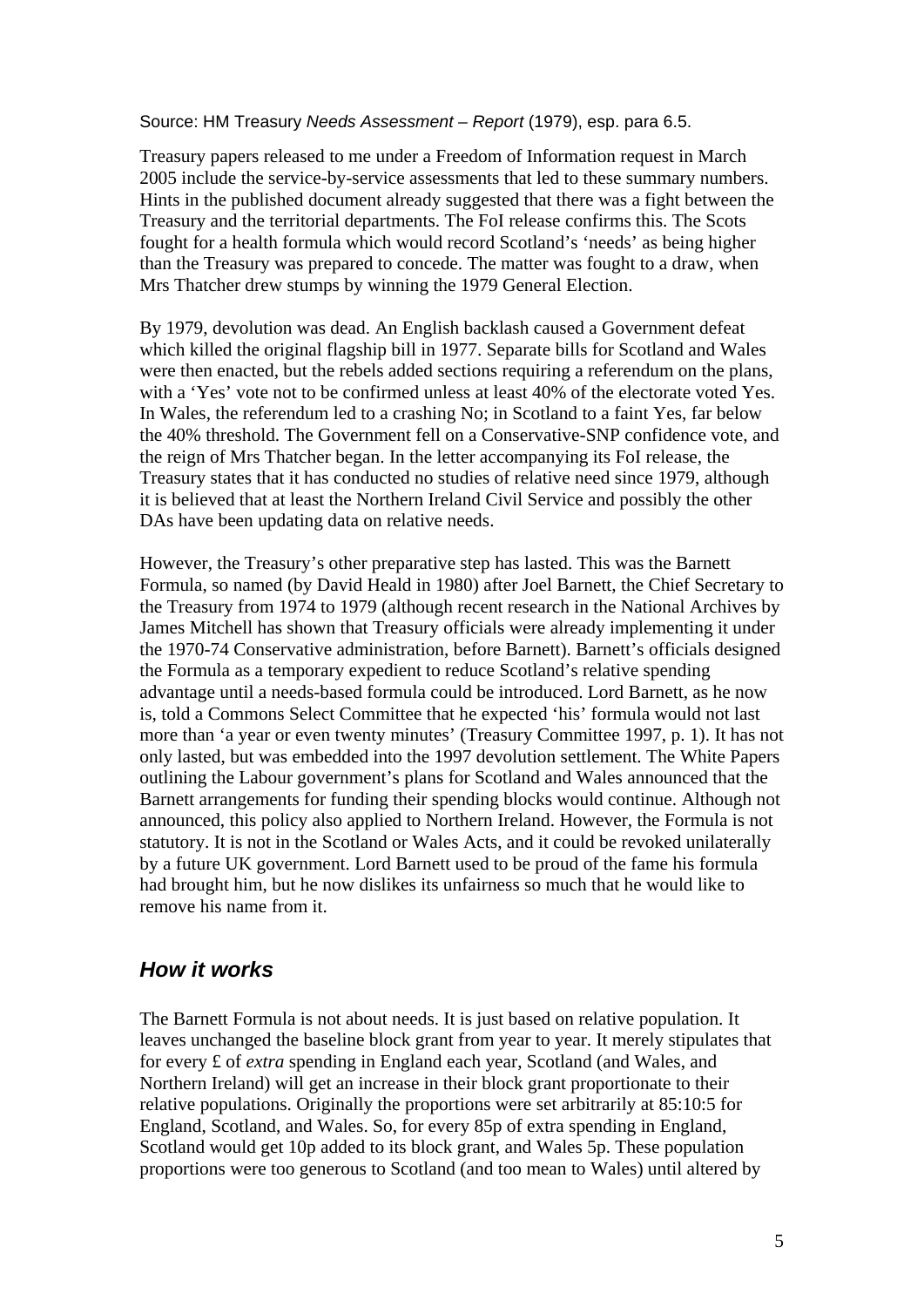<span id="page-5-0"></span>that hammer of the Scots Michael Portillo, as Chief Secretary to the Treasury in 1992, to the correct population proportions. Now they are rebased after every Spending Review for the next two or three years. So they track Scotland's (declining) share of the British population, but with a time-lag that works in Scotland's favour.

Without calculating the required differential equation system (for which see Bell and Christie 2001), the property of this formula is that in the long run it will converge until spending per head is the same in all four countries of the UK. In the long run, the original 1979 baseline, under which each country got more per head than England, becomes swamped by the successive increments added every year, until spending per head is imperceptibly different from identical in all four countries.

The long run has been longer than anyone anticipated in 1978. Up to 1999 there was no perceptible convergence, even though the Barnett Formula supposedly operated throughout. Elsewhere (McLean and McMillan 2003a; McLean 2005a) we have given some technical reasons for this, but the main one is political. For all but the last two years of that period, the Conservatives were in office. As the pre-eminently unionist party, they so feared a nationalist threat to the continuation of the United Kingdom that whenever Barnett threatened to produce embarrassing results they bypassed it and found a way to supply off-Barnett goodies to Scotland. The change of government in 1997 caused no immediate change because of Chancellor Brown's hair-shirted decision not to increase the Conservatives' planned spending totals. If there is no increase in England, there is nothing for Barnett to bite on.

So Barnett began to bite only when the Labour Government started to increase public spending in England. This grew most in the Spending Review of 2000 and 2002, and less but still substantially in the Spending Review 2004. The three Territories (as the Treasury calls them) are getting their population share of the extra largesse. But, as a proportion of the baseline that they were getting before, the extra is less than in England. Barnett convergence (in Scotland known as the 'Barnett squeeze') is in progress.

## *The Barnett Formula: neither efficient nor equitable*

Barnett is unsustainable in the long run. It is neither efficient nor equitable; it gives perverse incentives to the DAs; their block grant is a function of a number they cannot control; in turn, their decisions have consequences for UK macroeconomic management which the UK government cannot fully control. These claims are more fully documented elsewhere<sup>[1](#page-5-0)</sup>. But, briefly:

• *The Barnett Formula is not efficient...* because it gives no incentives to the DAs to seek economic (or more narrowly tax) efficiency. All three DAs manage public expenditure. None of them manages public revenue except in a small way (Council Tax; business rates; domestic rates in Northern Ireland). So in none of the DAs do the decision makers face a budget constraint. A rational politician would rather spend more than less (because a marginal

1

<sup>1</sup> Especially McLean, *Fiscal Crisis*; I. McLean and A. McMillan, 'The distribution of public expenditure across the UK regions', *Fiscal Studies* 24 (2003), pp. 45-71; D. Bell and A. Christie, 'Finance – The Barnett Formula: nobody's child?' in A. Trench (ed.), *The State of the Nations 2001: the second year of devolution in the United Kingdom* (Thorverton: Imprint Academic), pp. 135-51.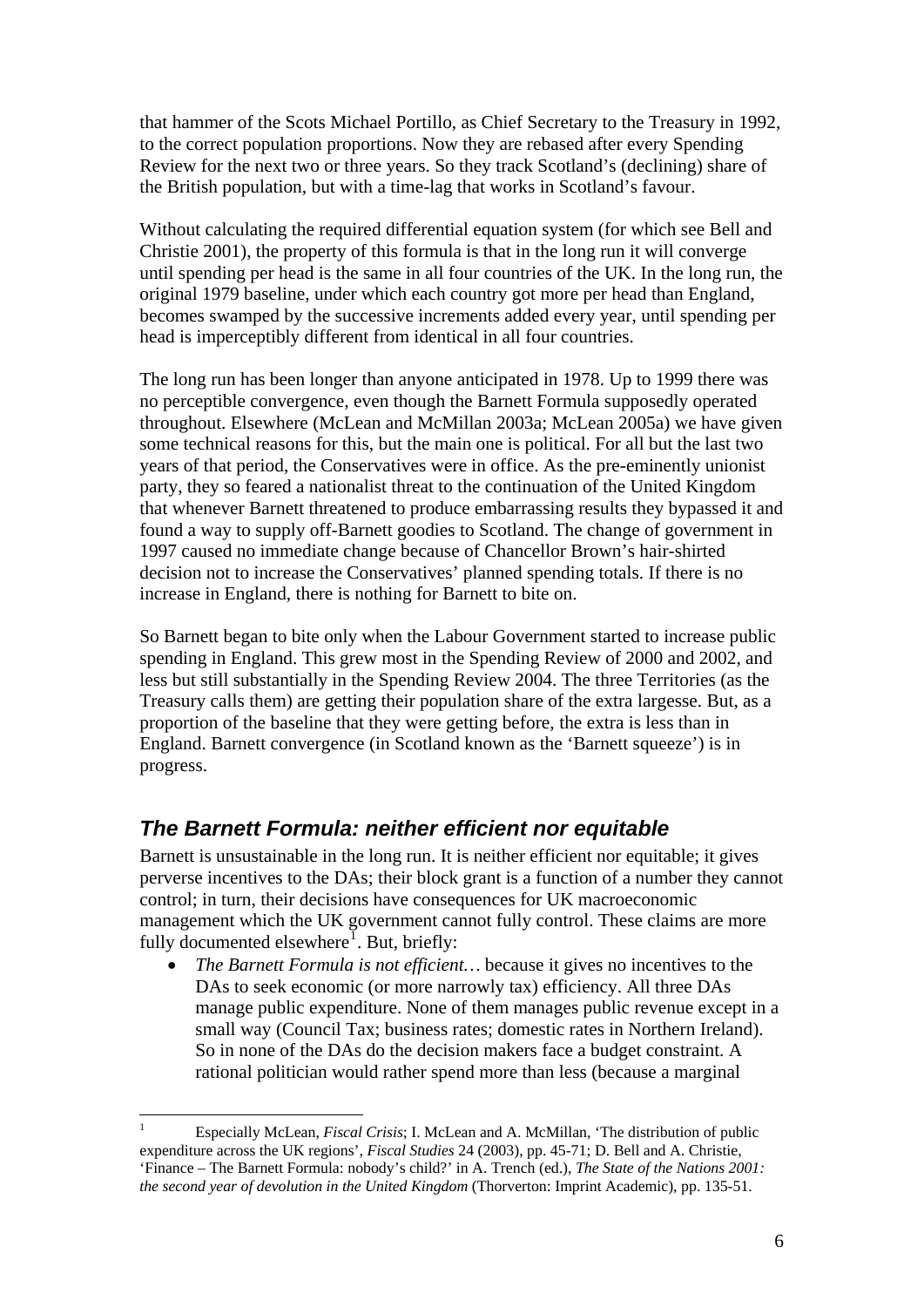<span id="page-6-0"></span>pound of public spending, financed out of somebody else's taxes, should always improve her chances of re-election) up to the point where Barnett sets a hard constraint or where the marginal effect of extra taxation *in that territory* outweighs the marginal benefit from the spending. The largest DA (Scotland) contains less than 10% of the UK's population. Therefore, extra public expenditure in Scotland would have to cost around ten times the benefit it brings before the Scottish people would rationally rebel against it.

- *…nor equitable.* Public spending per head, across the twelve standard regions of the UK, ought to be inversely related to GDP per head. Instead, there is no statistical relationship at all between the two. There are three upward outliers from the general trend. They are Scotland, Northern Ireland and London. We have argued elsewhere<sup>[2](#page-6-0)</sup> that their higher relative expenditure per head derives not from greater need but from the more credible threat to the Union of the United Kingdom that they pose, compared to the other nine standard regions.
- *it gives perverse incentives to the DAs.* The incentive to spend what Australians call a 'ten-cent dollar' (five-cent dollars in Wales; three-cent dollars in Northern Ireland) has already been mentioned. The DAs have no incentive to broaden their tax bases because they do not see the proceeds; and they have an incentive to switch their block grants from capital spending (which brings benefits after the next election) to current spending (which brings benefits before the next election).
- *their block grant is a function of a number they cannot control* because it depends on spending in England on each devolved service. Spending in England is tightly controlled by the Treasury's biennial Spending Reviews, to which the DAs have no input except over their own blocks.
- *but their decisions have consequences for UK macroeconomic management* notably because of the temptation just mentioned for the DAs to switch money from capital programmes to current spending. This could interfere with the UK government's fiscal rules (currently labelled the Golden Rule and the Sustainable Investment Rule, which are likely to be followed by a UK government of any political complexion).

On the surface, there has been little movement over the Barnett Formula, and the one movement that occurred tended to preserve it, as explained below. But the academic consensus that it was unsustainable was shared, publicly or privately, by civil servants in all three DAs and at the centre. The first green shoots of post-Barnett thought started to appear. The Fraser of Allander Institute commissioned a paper on fiscal federalism which turned that from a fine phrase into a careful proposal for the first time. In other work, I have proposed that the Barnett mechanism should be scrapped and replaced by a non-partisan Grants Commission modelled on Australia, which would allocate block grant either to the four nations of the UK or to its twelve standard regions.<sup>[3](#page-6-0)</sup> I have argued for a dual constitutional mechanism – requiring a unanimity rule among the twelve regions with an 'inverse GDP' default. Bell and Christie have made a similar proposal, but where I recommend 'inverse GDP' as the default apportionment mechanism, they recommend 'social security spending'.

 $\frac{1}{2}$ <sup>2</sup> McLean, *Fiscal Crisis*; McLean and McMillan, *State of the Union.*<br><sup>3</sup> P. MacDonald and B. Hallwood. **The Feanamic Goos** for Fiscal Fa

R. MacDonald and P. Hallwood, 'The Economic Case for Fiscal Federalism in Scotland' (Glasgow: Fraser of Allander Institute 2004); McLean, *Fiscal Crisis* chs 8, 9, 11.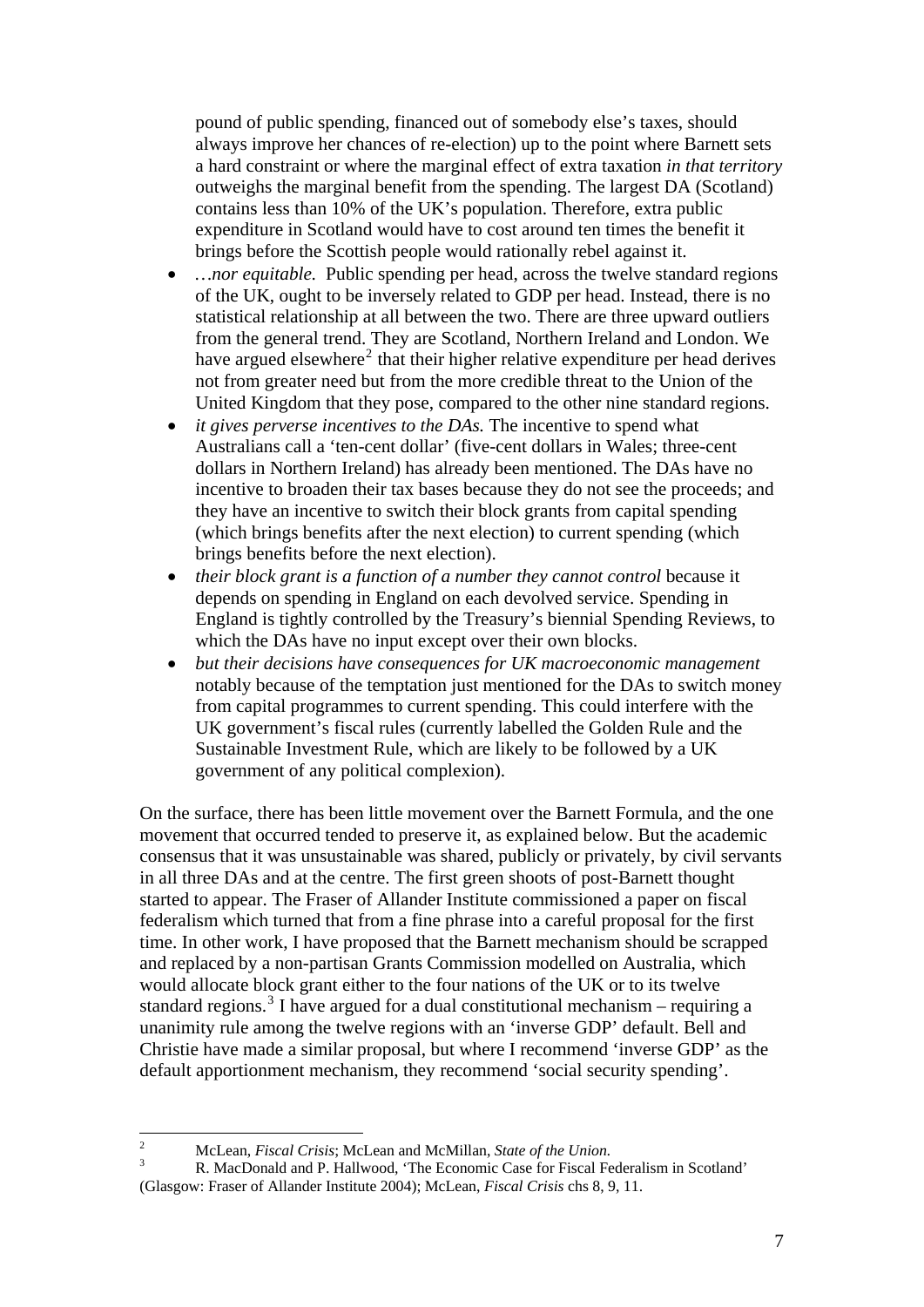The rationale behind the unanimity rule comes from the political science of credible threats. The various parts of the United Kingdom have differentially credible threats against the UK Government. Northern Ireland offers the ever-present threat of violence. Scotland offers the threat of secession, which (for Conservatives) might imperil the UK's seat in the Security Council and (for Labour governments) might imperil Labour's chances of gaining a plurality of seats in the House of Commons. London offers in particular the threat that the public services used by the editors of the *Daily Mail* and *Sun* could deteriorate sharply if the government does not throw money at them. The other eight English regions, and Wales, have fewer and less credible threats. Welsh secession is unlikely because Plaid Cymru is more a cultural than a political party, with its stronghold only among the 20% of Welsh voters who speak Welsh. English regions can – and the Northern Region did in 1977 – pose a credible threat when the parliamentary majority for Labour is on a knife-edge, but not otherwise. The only voting rule that gives each voter an equally credible threat is the unanimity rule – that a proposed apportionment of expenditure to the regions is accepted only if every region assents to it.

But a unanimity rule on its own would lead to deadlock, as the current situation of the European Union suffices to show. So there must be a default, to which the assignment of funds for the next time period reverts if the parties fail to agree. I argue that this default should be 'inverse to GDP'. In other words, if the regions and nations fail to agree, the increment in each of their public expenditure budgets should be in inverse proportion to their GDP per head. In such a default, poor regions like Wales, Northern Ireland, and the North-East of England would get an above average increment per head; average regions like Scotland and the West Midlands would get an average increment; and rich regions like London and the South-east would get a belowaverage increment.

Bell and Christie prefer a 'social security spending' default (although they do not propose the two-stage procedure just outlined). Their rationale is similar to mine. Social security is not a devolved programme. Rates and criteria for benefit are set nationally and are nationally uniform (maybe they should not be, but that is another story). They argue that social security spending per head is an acceptable surrogate for a region's need and demand for devolved programme expenditure per head. Although I think that their proposal would be subject to both gaming and endogeneity, it is in the same spirit as mine.

Since the ESRC and Leverhulme Programmes started, I have seen no defence of Barnett from these charges, except defences based on the naked self-interest of the current beneficiaries. Yet there is no political or mass electoral groundswell to change it. In particular, Deputy Prime Minister Prescott's hopes that the North-East would be an anti-Barnett vanguard were dashed by the 4 to 1 defeat of the proposal for an elected regional assembly there in November 2004. Why should this be so? I return to this in the Conclusion.

## *"What those with short memories call the West Lothian Question"*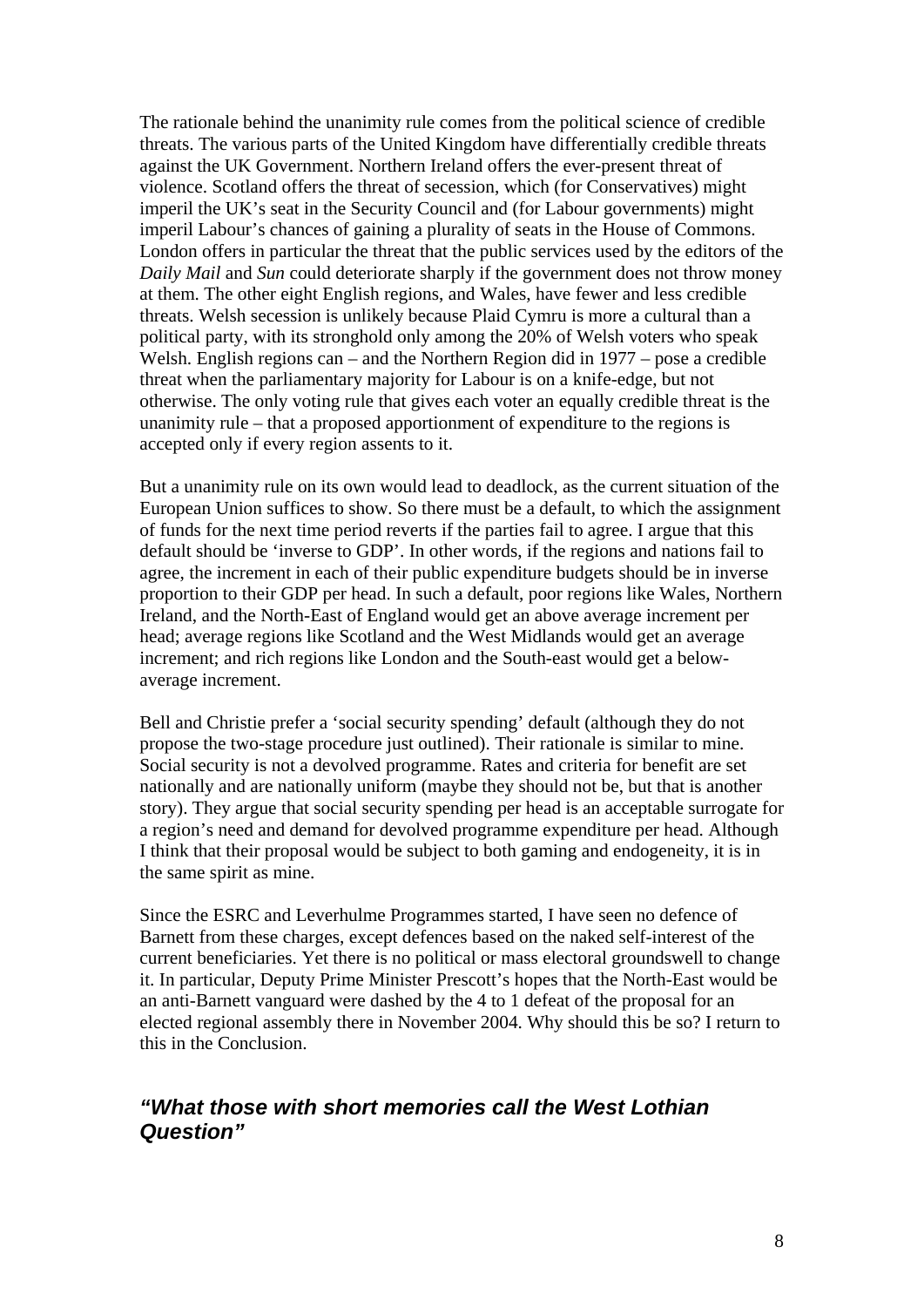… is the acid description given by the Northern Irish constitutional lawyer Brigid Hadfield to the current dilemmas of representation from the four territories of the UK at Westminster. What we now call the WLQ was thoroughly familiar to Mr Gladstone, and he tried unsuccessfully to solve it in his Government of Ireland Bills (popularly known as 'Home Rule bills') of 1886 and 1893.

The West Lothian Question, properly so called, is one of several problems which arise when the Commons majority from one part of the UK differs from the Commons majority in the UK as a whole. So described, it may arise with or without devolution, and only secession of the rebel territory/ies puts it to rest entirely. However, what I shall call the 'true' WLQ, which is insoluble under asymmetric devolution, is often confused with what I call the 'pseudo' WLQ, to which asymmetric devolution may indeed be a solution.

The story starts with Parnell's pivotal party. The union of Great Britain and Ireland, by the Act of Union 1800, had never been legitimate among the Catholic majority of the Irish population. Catholic emancipation, which was part of the deal persuading the Irish Parliament to vote itself out of existence, was vetoed by the temporarily sane George III on the grounds that it conflicted with his Coronation oath to protect the true Protestant religion. When Catholic emancipation did come, in 1829, it was too late to restore the legitimacy of Union in Ireland.

However, the illegitimacy of union in Ireland could not be proclaimed in the Commons until enough of the Irish had got the vote to proclaim it. That began to happen after the Second Reform Act of 1867, which widened the borough franchise, but its full effect came with the Third Reform Act of 1884, which widened the rural franchise, where most of the Catholic Irish lived. Their hard-driving leader Charles Stewart Parnell formed a cohesive bloc of over 80 MPs, who monopolised the representation of southern Ireland and in some Parliaments, including that of 1885-6, even held a majority of seats in the nine counties of historic Ulster.

The Irish Party was not interested in power in the UK for its own sake, but only as a means to the end of securing devolution ('Home Rule') in Ireland. It held the balance of power in the House of Commons in four Parliaments – those of 1885, 1892, January 1910, and December 1910. In each of these Parliaments it could, and did, force Home Rule on to the policy agenda, although almost all Liberals (except Gladstone) were indifferent and almost all Conservatives violently hostile to it.

If Ireland were to get Home Rule, how was it to be represented in the House of Commons? Mr Gladstone's first (1886) solution was to deny it representation altogether. That could give knee-jerk satisfaction to many interests in Britain (Irish people then being regarded roughly as asylum seekers are now). But it was taxation without representation. The idea fell with the 1886 bill and was not revived. His second (1893) idea was the 'in and out' solution. Irish MPs in the Commons would be able to vote on 'imperial' questions but not on British domestic questions. Gladstone saw the two intractable problems with this before the bill had completed its passage through the Commons and withdrew the 'in and out' solution. The two problems were:

> $\triangleright$  that it would be impossible for the Speaker to certify uncontroversially what was an 'imperial' and what was a domestic question;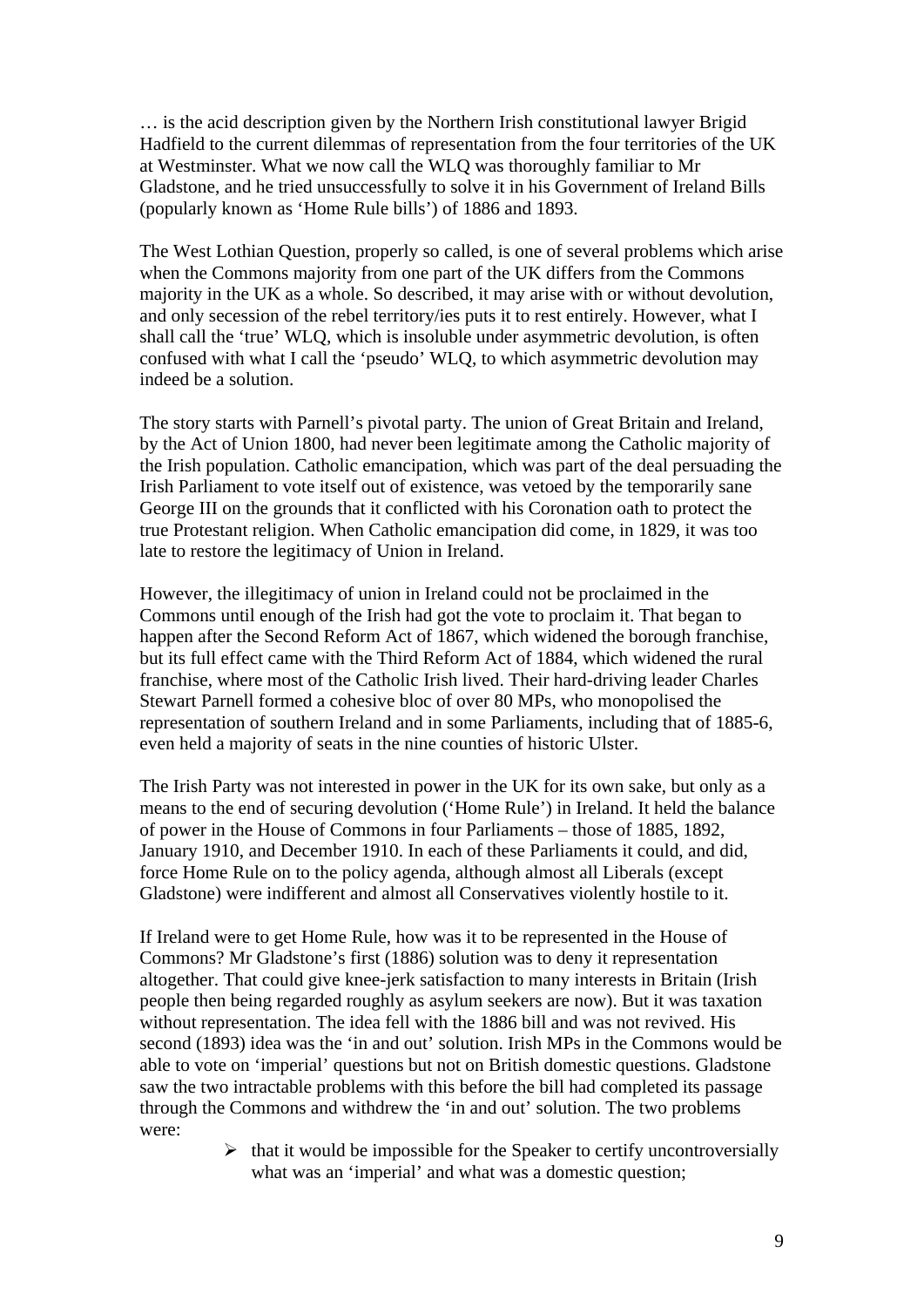$\triangleright$  that if the Commons majority on an imperial question was of a different partisan complexion to the majority on a domestic question, the Government (however it was made up) would be unable to carry the Commons on one class of bill.

Both of these problems are with us yet in principle. In all three parliaments since devolution, Labour has had a majority of seats in each of England, Wales, and Scotland, though not Northern Ireland. However, backbench revolts and free votes can instantiate the WLQ; and Labour will presumably not have a Commons majority in each country of Great Britain for ever. Between them, they rule out the 'in and out' solution (now relabelled 'English votes on English laws') from serious consideration, and yet politicians with a weak knowledge of history persist in reviving it.

Not until the Government of Ireland Act 1920 did legislators come up with a viable solution, or 'solution', to the WLQ. This was to restrict Northern Ireland – the only part of Ireland that actually operated the 1920 Act – to about 2/3 of its population entitlement to seats at Westminster. From the General Election of 1922 to that of 1979, Northern Ireland had 12 territorial seats, when its population entitlement would have been about 18. As part of the pork-barrel bargaining by the Callaghan government in its desperate and unavailing attempt to avoid defeat on a confidence motion in 1979, it offered to raise Northern Ireland's seats at Westminster to its population proportion of 18, which it now has. Although the deal smelt of pork, the justification given was reasonable, viz., that the reduction to 12 seats was a trade-off for devolution to the Northern Ireland Parliament at Stormont. When that was prorogued in 1972, the under-representation of Northern Ireland at Westminster became anomalous.

However, before we can accept this 'Stormont' solution to the WLQ, we have to confront three problems:

- $\triangleright$  The Callaghan argument is reversible but has not been reversed;
- ¾ Wales is actually *over*-represented in the Commons; Scotland was over-represented for 100 years and has now got proportional representation. Neither has anything like the 2/3 representation offered to NI during the Stormont era;
- $\triangleright$  Most fundamentally (and as pointed out by Sir William Harcourt in 1889: McLean and McMillan 2005, p. 209), the housemaid's baby is still a baby even if it is only a little one.

When Northern Ireland was promised restored devolution in 1973, in 1985, and successfully (for a while) in 1998, nobody proposed that its representation at Westminster should be cut again. Presumably the credible threat of mayhem prevented that demand from even being made, let alone conceded. Wales and Scotland have had substantial overrepresentation since at least 1945, which was embedded by the parliamentary boundary rules introduced in 1944. This was a successful piece of pork chasing by Welsh and Scottish politicians, which forced on the Boundary Commissions a statutory seat minimum for both countries (McLean 1995). As their relative populations declined (currently the absolute population of Scotland is declining), they became progressively more and more overrepresented in the Commons. The overrepresentation of Scotland was reduced to proportional representation by the Scotland Act 1998, in recognition of the creation of the Scottish Parliament. This reduction in Scottish representation took effect for the General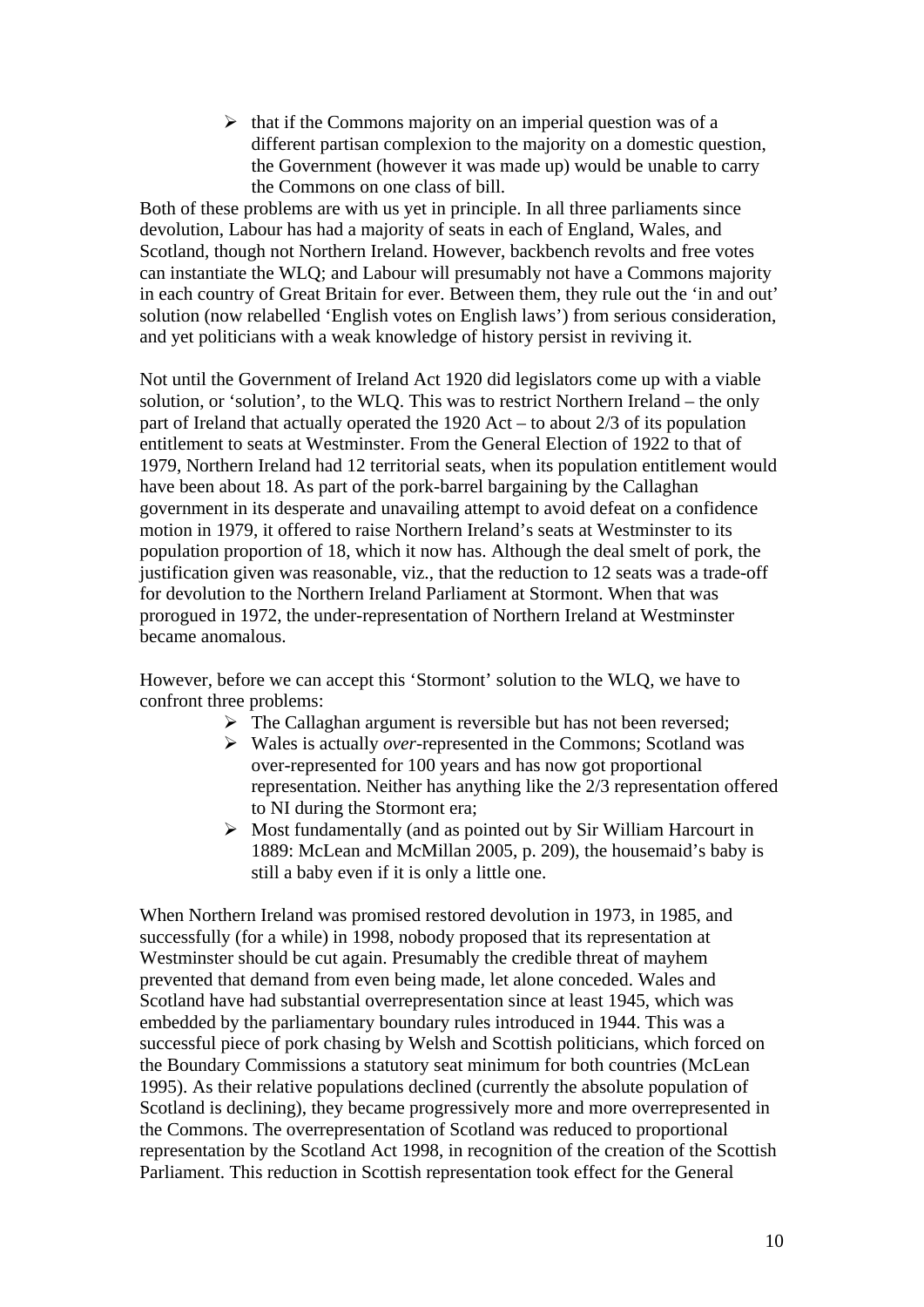Election of 2005. But it was reduction *to* proportionality, not below it; the rapid relative decline of the Scottish population means that Scotland will soon be overrepresented again; and, anomalously, there was no proposal to reduce Wales to proportional representation, let alone below it. If the Stormont solution to the WLQ were revived (which, *faute de mieux*, I think it should be), then NI should have about 12 seats in the Commons; Wales, about 25; and Scotland, about 40.

But we must listen to Sir William Harcourt:

when parties are pretty equally divided fifty Irish votes may be as decisive as 100 … and when you have once conceded the objection to Irish interference you don't get rid of it any more than the young woman did of the baby by saying it's such a little one (WH to W.E. Gladstone 27.10.1889, quoted in McLean and McMillan 2005, p. 209).

The objection, then, is to 'MPs from not-X' being decisive in a Parliamentary vote that affects only X. This is the core of the WLQ. It was in this form that Tam Dalyell revived it in 1977:

[Under devolution] I could vote on

Betting, bookies and gaming in Blackburn, Lancashire, but not Blackburn, West Lothian…

Land use in Leicester, but not in Livingston New Town….

Shop hours in Swindon, but not in Stoneyburn….

Scottish and Welsh interference in purely English affairs would be strongly resented, particularly since the participation of these MPs could well be decisive in deciding whether such legislation was introduced or not. (Dalyell 1977, pp. 248-9).

Note that this Harcourt-Dalyell formulation describes what I call the 'true' WLQ, in which MPs from Not-X determine policy affecting *only* X (my emphasis), when the majority of MPs from X voted in a different way. For rhetorical reasons, and sometimes out of sheer confusion, it is sometimes mixed up with what I call the 'pseudo' WLQ, in which MPs from Not-X determine policy affecting X *and* Not-X, when the majority of MPs from  $X$  voted in a different way. Figure 1 illustrates this confusion.

[Figure 1 about here]

In the punch line of Figure 1, 'Tam Doowell' says that the WLQ is 'a machine of torture that twists its victims' franchise so HORRIBLY that a Labour majority in Scotland IS SUFFOCATED UNDER A TORY GOVERNMENT'. That is how many people felt in Scotland during the Conservative years 1979-97. But it is not what Tam D*aly*ell had said two years earlier. The Tam Doowell Question arises whenever one part of the country votes in a way systematically different from the majority of the country. Considering only (Northern) Ireland, Scotland, and Wales, the Tam Doowell Question has the following domain and range (Table 2):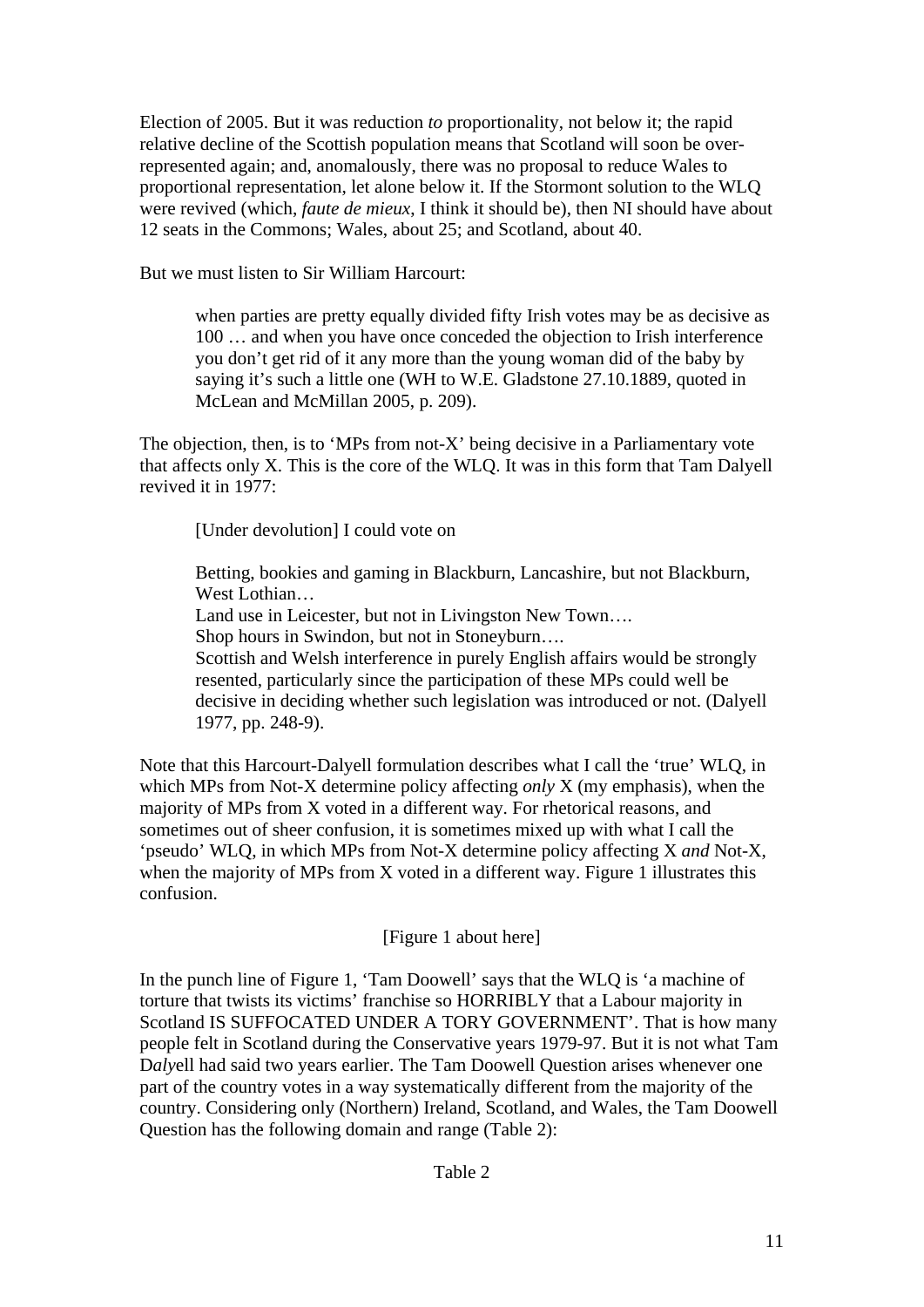#### The Tam Doowell Question When did the non-English territories of the UK have a Commons party plurality differing from the UK governing party? Cases since 1868

| Territory       | Parliament<br>elected in      | UK governing<br>party      | Local plurality<br>party | Prob. of<br><b>TDOQ</b> |
|-----------------|-------------------------------|----------------------------|--------------------------|-------------------------|
| <b>I</b> reland | 1868-1918 (12<br>Parliaments) | Liberal or<br>Conservative | <b>Irish Nationalist</b> | 1.00                    |
| Northern        | 1923, 1929,                   | Labour                     | Unionist                 | 0.43                    |
| Ireland         | 1945, 1950,<br>1964, 1966     |                            |                          |                         |
| Northern        | F <sub>1974</sub> - (9        | Labour or                  | Unionist                 | 1.00                    |
| Ireland         | Parliaments)                  | Conservative               |                          |                         |
| Wales           | 1874, 1886,                   | Conservative               | Liberal                  | 0.42                    |
|                 | 1895, 1900,                   |                            |                          |                         |
|                 | 1918                          |                            |                          |                         |
| Wales           | 1922, 1924,                   | Conservative               | Liberal, then            | 0.52                    |
|                 | 1931, 1935,                   | (+coalition                | Labour                   |                         |
|                 | 1951, 1955,                   | partners)                  |                          |                         |
|                 | 1959, 1970,                   |                            |                          |                         |
|                 | 1979, 1983,                   |                            |                          |                         |
|                 | 1987, 1992                    |                            |                          |                         |
| Scotland        | 1874, 1886,                   | Conservative               | Liberal                  | 0.25                    |
|                 | 1895                          |                            |                          |                         |
| Scotland        | 1922, 1959,                   | Conservative               | Labour                   | 0.30                    |
|                 | 1970, 1979,                   |                            |                          |                         |
|                 | 1983, 1987,                   |                            |                          |                         |
|                 | 1992                          |                            |                          |                         |

Source: data in Craig 1989; author's calculations.

The Tam Doowell Question is measured over Parliaments (whereas the Tam Dalyell Question can only be measured over individual votes in each Parliament). In Table 2, the incidence of the Tam Doowell Question is measured for each of the three non-English territories of the UK since mass elections began in 1868. The departure of southern Ireland, creation of Northern Ireland, and rise of Labour all mean that the series must be split between the General Elections of 1918 and 1922. The Northern Ireland series is also split between 1970 and 1974, when the Ulster Unionists moved out of their former coalition with the Conservatives.

Column 3 of Table 2 lists the party that formed the UK government (sometimes with allies). Column 4 lists the party that won the plurality of seats in the territory. Column 5 measures the probability of the Tam Doowell Question for each parliament. The denominator is the total number of Parliaments in the period. The numerator is the number of Parliaments where the local plurality party differed from the party forming the UK government.

If the UK were a homogeneous country, the expected values in Column 5 would cluster around 0.4. This is because a party which has won a General Election has got more seats than any other. Therefore, more often than not, it has got more seats than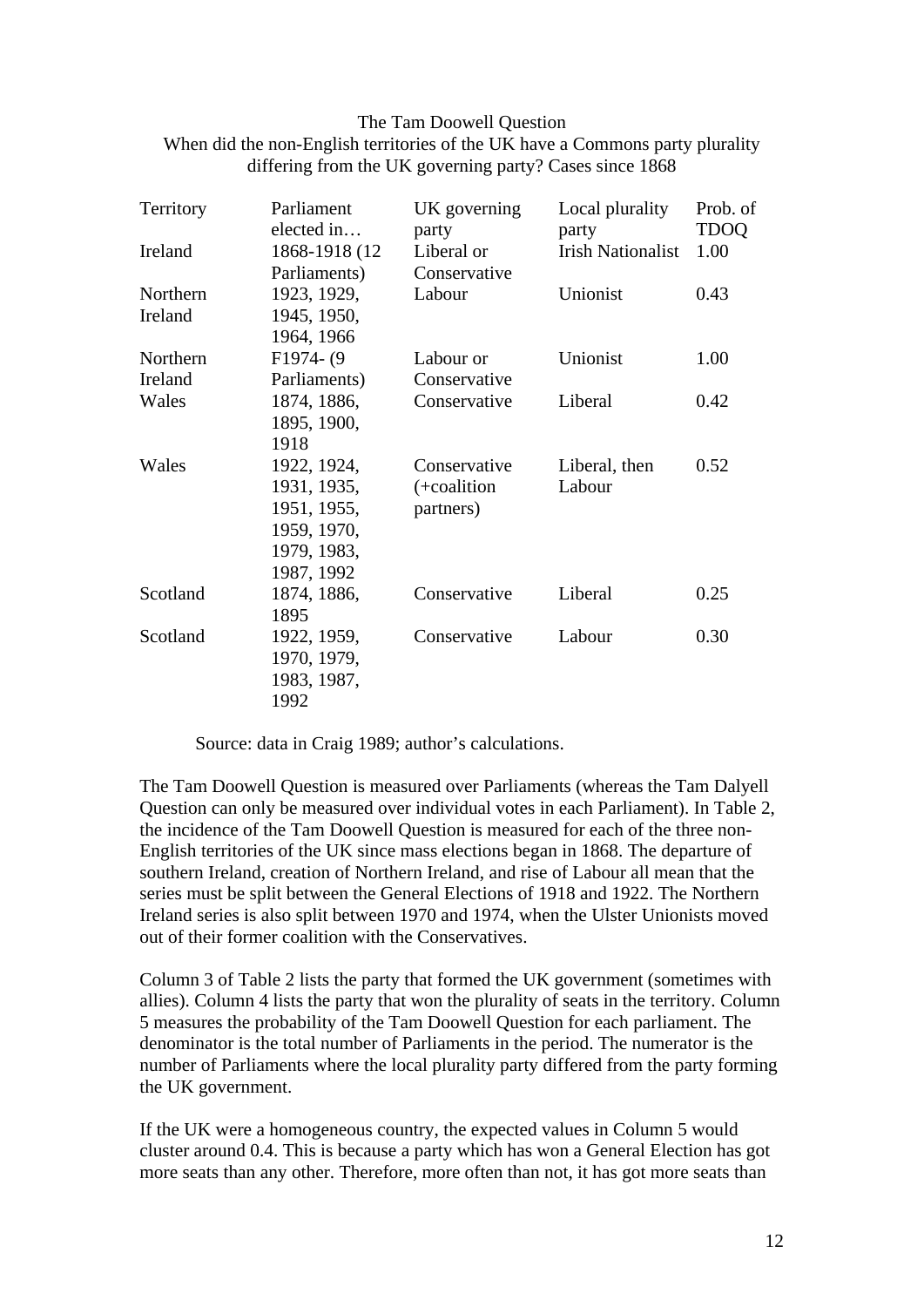any other in each territory of a homogeneous country. Therefore the expected value of the probability of the Tam Doowell Question should be below 0.5.

Table 2 shows that Scotland is the only territory of which it is true. As goes the nation, so goes Scotland on average since 1868. In a long historical perspective, the Thatcher years in Scotland were an anomaly. It is actually the territory that groans the least under the Tam Doowell Question. It has had a partisan complexion differing from the UK Government's much less often than have Wales, Ireland, or Northern Ireland. The Tam Doowell Question also arises in parts of England at every General Election, so it is arguably not a devolution question at all.

Nevertheless, when the partisan complexion of part of the UK is *utterly* different to that of the rest, devolution or separation are the only viable solutions. That was the situation in Ireland from the moment that something resembling adult male suffrage arrived there. Possibly, if Mr Gladstone had solved the (true) WLQ and if the Unionists had not been so stubborn, even fanatical, between 1886 and 1921, Ireland could have become a devolved part of the United Kingdom. But Unionist intransigence meant that the separation of most of Ireland was inevitable by 1921, as was the riven and sulphurous community politics of Northern Ireland.

This qualification does not apply to Scotland or to Wales. If the Scots or the Welsh felt that they were groaning intolerably under the Tam Doowell Question, they always had the option of electing their nationalist party with a plurality or majority of seats, and forcing devolution or secession by that route. The Scots came closest to doing this in October 1974; the Welsh have never come close.

How often has the true WLQ, the Tam Dalyell Question, arisen since 1868? Recall that the true WLQ arises only when

- (1) MPs from Not-X determine policy affecting *only* X, **and**
- (2) the plurality of MPs from X voted against the policy that was chosen.

Ireland before 1918 is an interesting case, where collection of systematic data is beyond the scope of this paper. There were numerous Irish Bills and Acts, and so condition (1) for the true WLQ was met. Sometimes condition (2) was met as well, as with Coercion Acts and other public order measures. But several of the most important Irish Acts – e.g., the disestablishment of the Church of Ireland in 1869, and the Land Acts of 1870, 1881, and 1903 – were enacted to assuage Irish grievances, therefore they fail condition (2) for the true WLQ.

Was Great Britain before 1918 under the tyranny of the Irish Party? Only in fevered Unionist imaginations. The case can only have arisen in the Parliaments of 1885, 1892, and twice in 1910, when the Irish Party held the balance. I am not aware of any systematic research on the number of *Great Britain only* Acts carried on Irish votes, or of defeated *GB only* proposals that would have been carried but for the Irish Party. There may have been none at all; or, more likely, there were some but the evidence has not been systematically collected. Unionist imaginations were mostly fevered by the spectre of Home Rule. But whatever that was, it was not a GB-only matter. Therefore, it is not a case of the true WLQ.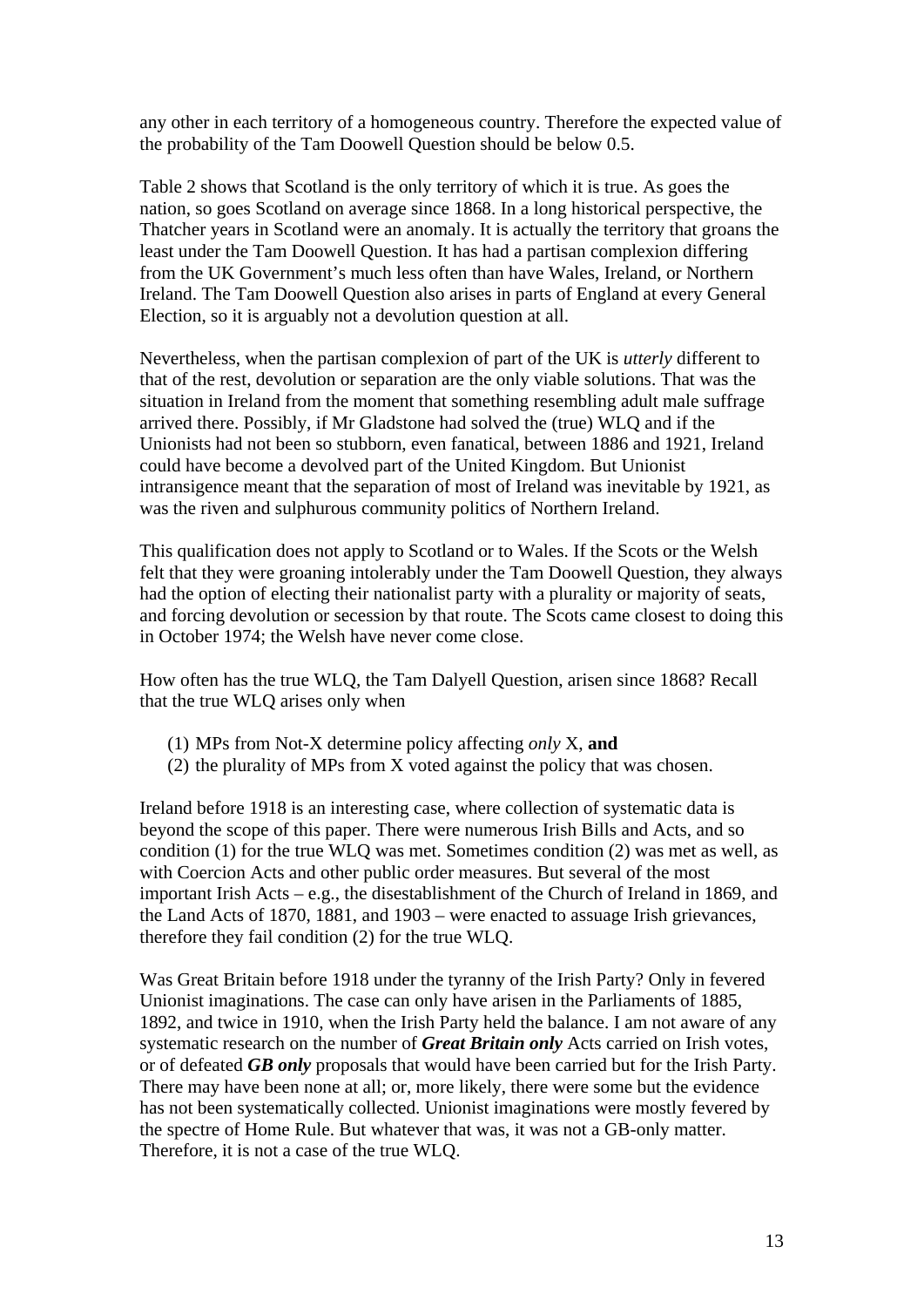Because of the devolution of domestic policy to Northern Ireland, there were no true WLQs affecting Ulster policy between 1920 and 1972. There were also no examples of the converse case, where the Ulster Unionist MPs alone made the difference between victory and defeat on a GB-only question. Harold Wilson suspected there might be in the Parliaments of 1964 and 1966, but as it happened there were none. There may just possibly have been some in the early years of the 1951 Parliament, when the Ulster Unionists were part of the Conservative & Unionist bloc. (In 1953, a by-election gain meant that the Conservatives had a Commons majority even without the Ulster Unionists). But if there were, nobody has ever taken note of them (McLean, McMillan and Leech 2005).

In Northern Ireland since direct rule, the true WLQ has been endemic. The whole point of direct rule is that it is rule by the party that governs the United Kingdom, not the party that (would) govern Northern Ireland (if a devolved assembly existed). Northern Irish Unionists have probably been the principal victims of the WLQ since 1972. The converse case – where any of the Ulster parties determined the outcome of a *GB-only* question – has again not arisen since 1972.

To determine the incidence of the true WLQ within Great Britain, it is useful to start with Wales-only, England-only, and Scotland-only questions.

Prior to devolution, very few Wales-only questions came to Parliament, but there is one outstanding exception. At every election in Wales from 1868 to 1910 inclusive, the majority of MPs elected from Wales wished to disestablish the Anglican Church in Wales. This was blocked by the UK Commons majority under every Conservative government, and by the unelected House of Lords under every Liberal government. (Bell 1969) Welsh disestablishment was finally enacted in 1914 under the provisions of the Parliament Act 1911, having been rejected twice by the Lords (with the Church of England bishops voting en bloc against it). Because of the outbreak of World War I, it was suspended along with Irish Home Rule, and brought into force only in 1920.

The only England-only question before devolution that is certainly an instance of the WLQ is the defeat of the Church of England Prayer Book on two occasions in 1927 and 1928. On one of those occasions, the sometime Secretary for Scotland Willie Adamson told the future Secretary of State for Scotland Tom Johnston that he 'couldna look my forefolks in the face, if I didna vote the nicht' (quoted in McLean 1999, p. 99). Accordingly, a number of Calvinist Scottish MPs voted against the Prayer Book, which would have affected only England, on the grounds that it was popish. Together with their Ulster co-religionists, they made the difference between victory and defeat.

Church politics may crosscut left-right politics, therefore the first place to look for true WLQs affecting Scotland before devolution would be on Scottish Church bills. However, bruised by the disestablishment controversies of 1843 and 1885-1904 (Peterson forthcoming), English politicians mostly kept out of Scottish church affairs, except when it was necessary to clear up an unholy mess left by the courts. By Acts of 1921 and 1925, the Church of Scotland was effectively set free from Parliamentary control, to the great relief of both sides.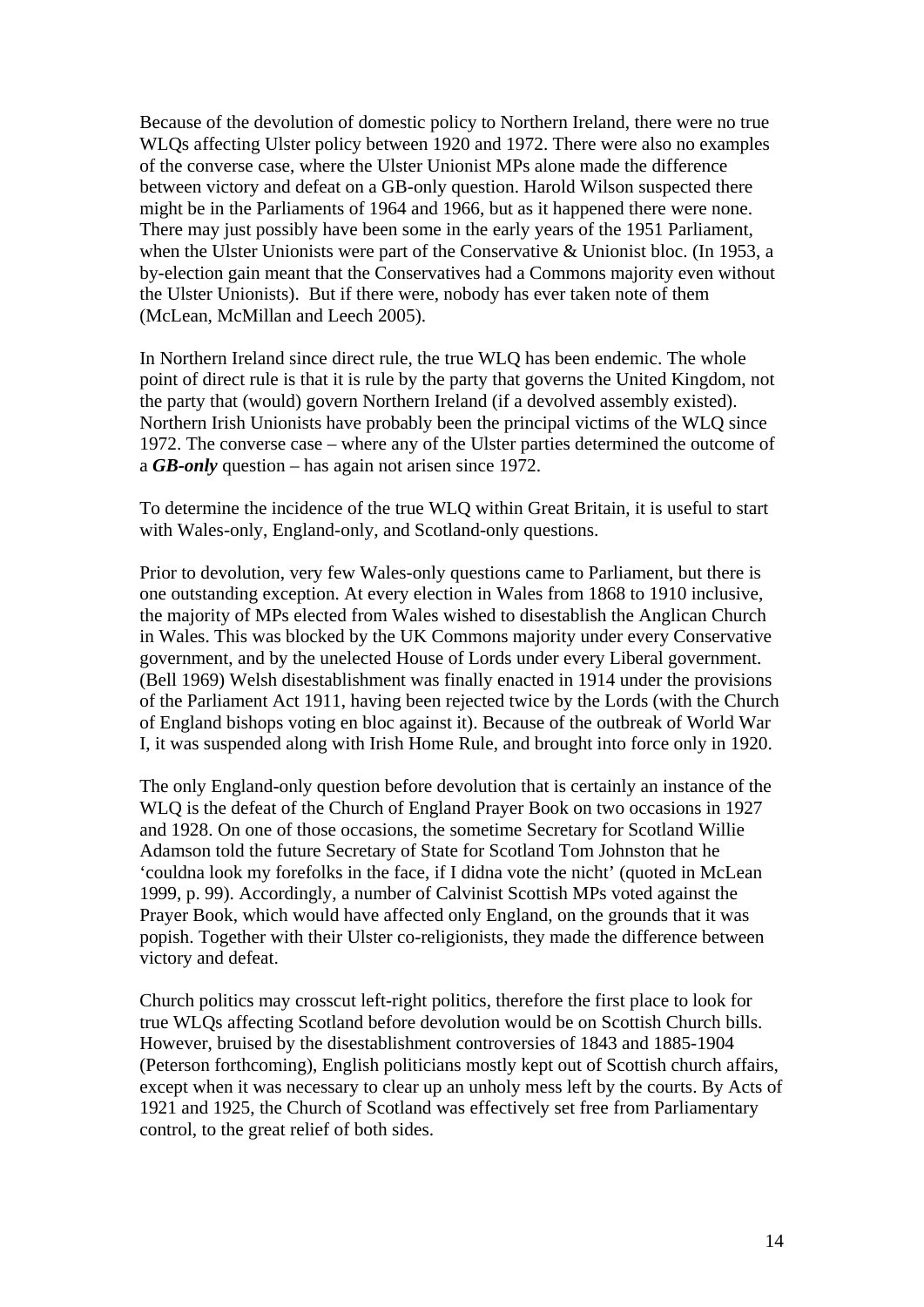<span id="page-14-0"></span>There were some examples of Scotland-only true WLQs under the Conservatives between 1979 and 1997. One was the imposition of the Poll Tax on Scotland in 1986, a year ahead of the rest of Great Britain. For that year, Scotland suffered from a true WLQ. After that, the rest of Britain came into line, so that Poll Tax in Scotland became a case of the Tam Doowell Question, not the Tam Dalyell Question.

Now that devolution has come to Scotland and Wales, there can, by construction, be no WLQs affecting them, because no MPs, from any part of the UK, can determine matters that only affect them. As and when Northern Ireland regains an elected assembly, this will come true there as well. Does all this mean that the true WLQ can be consigned to the distant past and the Ulster Unionists (which some people might regard as two versions of the same thing)?

No, because the advent of devolution greatly increases the number of England-only cases in the denominator. Before 1997, very few England-only issues came before Parliament. Now, many  $d\sigma^4$  $d\sigma^4$ . Therefore, even if the inherent probability of a true WLQ hitting England remains low, the number of cases – the incidence – can be expected to increase. When a government has a large majority, as in the Parliaments of 1997 and 2001, the incidence would be zero if there were neither backbench revolts nor free votes. But there are both.

The WLQs affecting England since 1997 are summarised in Table 3.

| Date     | Bill                          | Breakdown of vote<br>for all UK MPs<br>For $-$ Against<br>Government | Breakdown of vote for<br>English MPs only<br>$For - Against$<br>Government |
|----------|-------------------------------|----------------------------------------------------------------------|----------------------------------------------------------------------------|
| $08-07-$ | <b>Health and Social Care</b> | $286 - 251$                                                          | $217 - 218$                                                                |
| 03       | Bill (Division 280)           |                                                                      |                                                                            |
| $19-11-$ | <b>Health and Social Care</b> | $302 - 285$                                                          | $234 - 251$                                                                |
| 03       | Bill                          |                                                                      |                                                                            |
|          | (Division 381)                |                                                                      |                                                                            |
| $27-01-$ | <b>Higher Education Bill</b>  | $316 - 311$                                                          | $246 - 261$                                                                |
| 04       | (Division 38)                 |                                                                      |                                                                            |
| $31-03-$ | <b>Higher Education Bill</b>  | $316 - 288$                                                          | $244 - 246$                                                                |
| 04       | (Division 123)                |                                                                      |                                                                            |

Table 3. 'West Lothian Votes' under Blair

Source: Lodge 2004, Table 4.

 $\frac{1}{4}$  This remains true even though, *formally*, there is little England-only legislation; most, for drafting reasons, is England and Wales; including the Act establishing the Greater London Authority! Most bills, even if substantially England-only, have clauses with GB-wide territorial reach: for instance the Higher Education Bill contained Scottish provisions. The settlement in Wales complicates things since in the absence of legislative powers of its own the National Assembly depends on Westminster bills.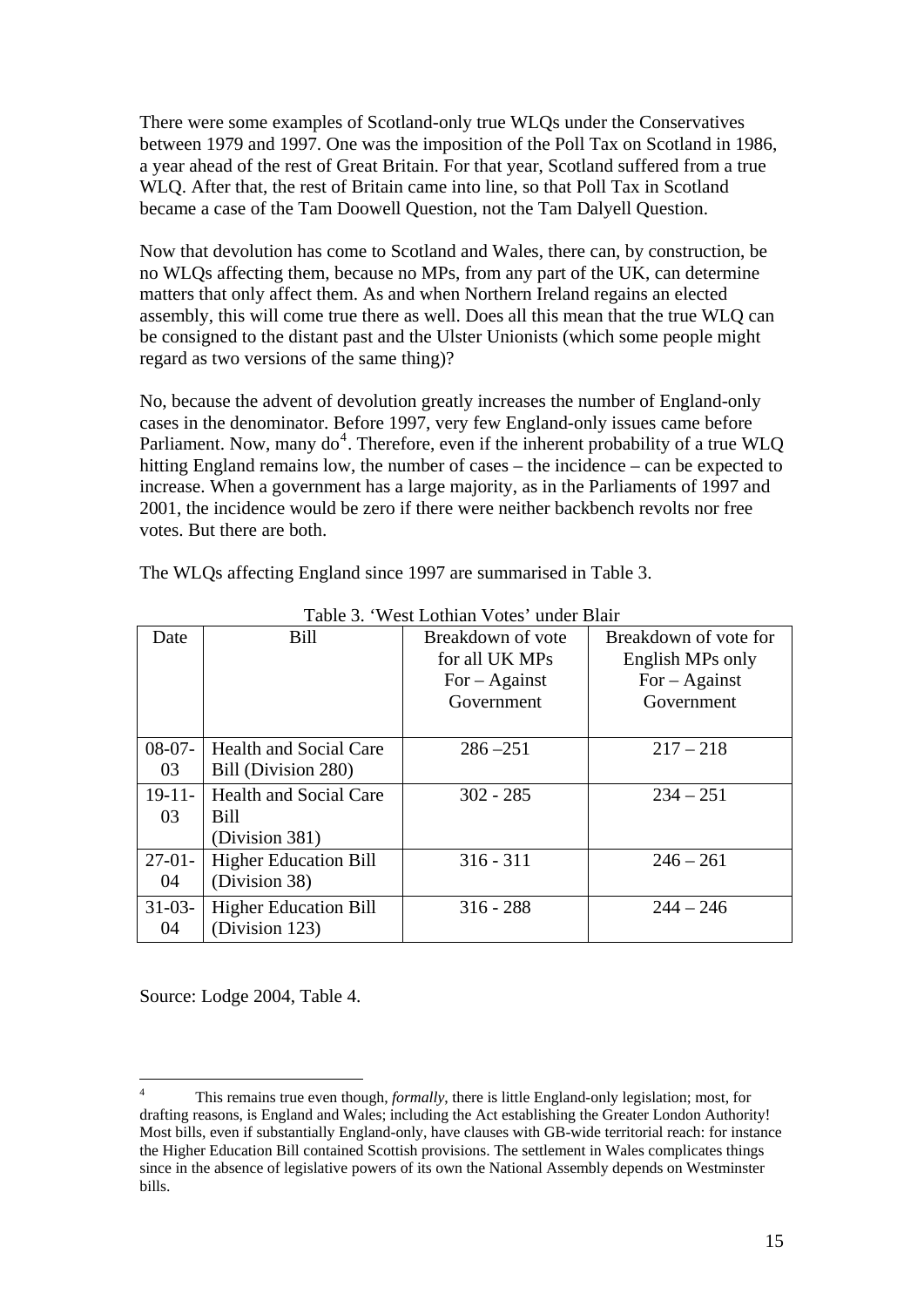<span id="page-15-0"></span>These four divisions concerned two contentious bills subject to Labour backbench revolts. The first bill provided for NHS foundation hospitals in England; the second, for English students to pay so-called 'top-up' fees to English universities. Both were enacted against the votes of a majority of MPs from English constituencies.

Another issue which might have given rise to a true WLQ but did not, because the majority in favour was large, was the Hunting Act 2004, banning fox hunting with dogs in England, which went through the Commons twice because it was rejected in the Lords. It was finally passed under Parliament Act procedures.

At the 2005 General Election, Labour was returned with a much reduced majority. Therefore a smaller backbench revolt than before is needed to trigger a WLQ vote in England. It is predictable that, as most parliaments give the winning party a smaller seat margin than did those of 1997 and 2001, WLQ anomalies will become endemic in England unless there is constitutional change to deal with it.

The only constitutional change so far on the table is 'English votes on English laws', proposed by then-Conservative leader William Hague before the 2001 election (but not pursued much in that campaign) and revived in 2004 by Peter Duncan, the Conservative Scottish spokesman (and sole Scottish Conservative MP in the 2001-5 Parliament)<sup>[5](#page-15-0)</sup>. But 'English votes on English laws' immediately comes up against both of the two objections that led Mr Gladstone to withdraw the 'in and out solution' during the passage of the Government of Ireland Bill 1893 through the Commons (see above). The two objections are fatal; therefore the Conservatives (and everybody else) must go back to the drawing board.

Another possibility now excluded is for eight new elected English regional assemblies, one for each standard region that does not already have an elected government. This would have divided the UK into 12 regions of comparable size (apart from the two small outliers Northern Ireland and Wales). However, that option disappeared with the defeat of it in the North-east region in 2004.

Proportional representation to the Commons (or true bicameralism, with the Commons remaining elected by first-past-the-post and a reformed upper chamber by PR) would soften but not eliminate the WLQ. It would reduce (but not eliminate) the prior condition for WLQs: of systematically different partisan complexions of the Commons delegations from the three countries of Great Britain. No foreseeable development (except Northern Irish independence or integration of NI with the Republic) would soften it as regards Northern Ireland.

By elimination, the viable solutions to the WLQ are

- $\triangleright$  the further reduction of representation for Scotland, Wales, and Northern Ireland (?? and London), discussed above; and
- ¾ serious reconstruction of Parliament and Government, so as to distinguish their roles as the Parliament and Government of the UK and as Parliament and Government of England. At a minimum, this would involve the appointment of a First Minister and executive for

1

<sup>5</sup> News release, 'Conservatives answer "West Lothian Question"' at

[http://www.conservatives.com/tile.do?def=news.story.page&obj\\_id=92576.](http://www.conservatives.com/tile.do?def=news.story.page&obj_id=92576), March 2004.

Conservative leader Michael Howard repeated the policy during the 2005 General Election campaign.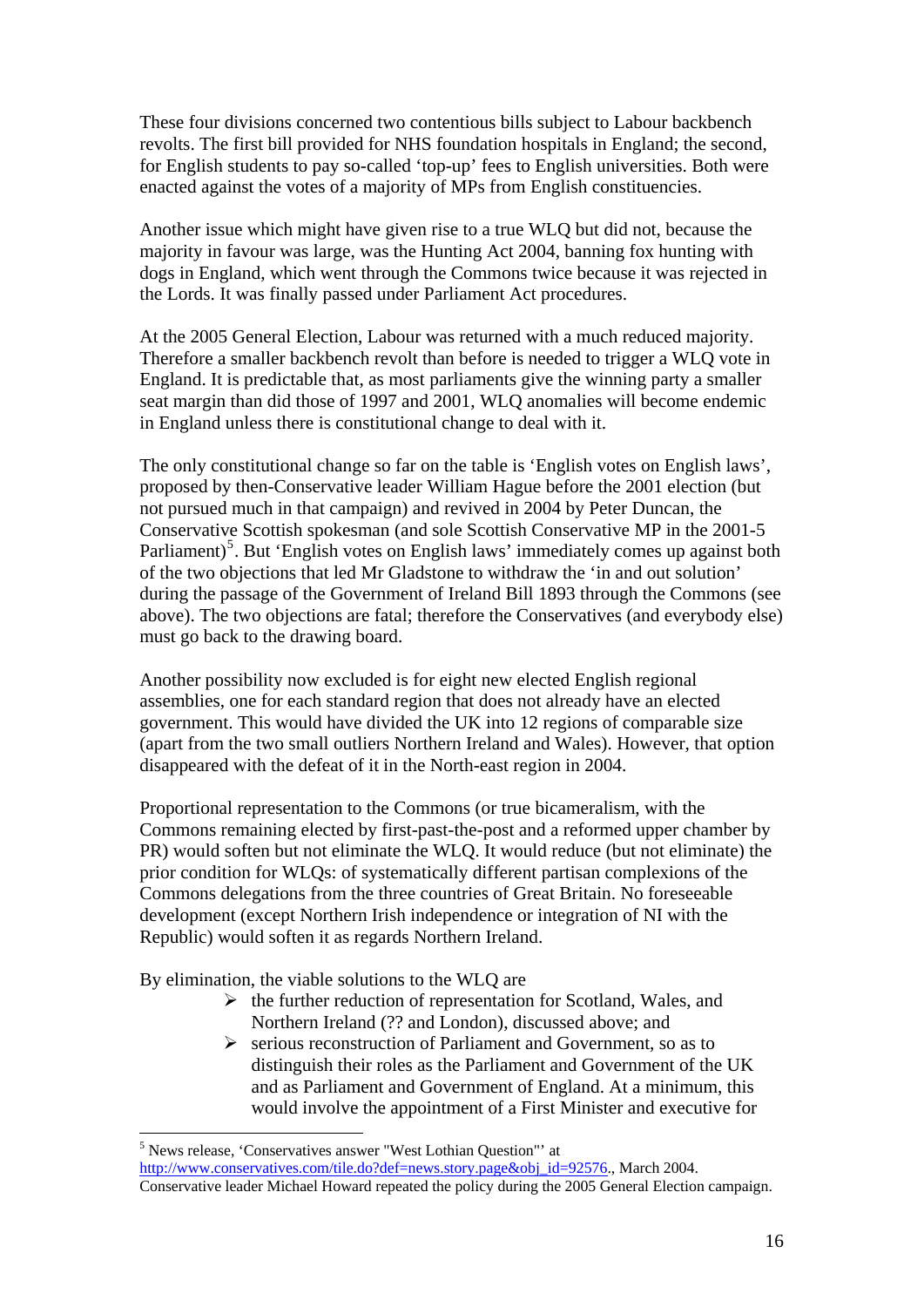England, and a recognition that, in the hard case when the UK parliamentary majority differed from the English parliamentary majority, the First Minister and his/her administration would be from a different party to the UK Prime Minister and government.

This is a very heavy implication of asymmetrical devolution. But it is an implication that governments cannot escape.

### *Conclusion*

Barnett and the WLQ are the two great leftovers of the devolution settlement. All scholarly work on them, including work sponsored by the ESRC Devolution Programme, has confirmed that Barnett is unsustainable and that the WLQ remains a serious threat to the good governance of England.

The news on Barnett is better than on the WLQ. Scholars and policymakers have gone beyond the easy demonstration that Barnett is unsustainable to the more difficult discussion of what might replace it. I have sketched out a possible regime in my *Fiscal Crisis of the United Kingdom* (McLean 2005) and others are exploring the issue, including a senior Scottish Executive civil servant currently on secondment to Glasgow University. The problem is less a lack of scholarly research than a lack of political will to tackle such a difficult issue. However, at the latest, the normal processes of political competition should induce all (or most) parties to produce their alternative to Barnett in time for the General Election of 2009.

Research on the WLQ and alternatives is still at a more primitive stage. Not all of it yet accepts the vital distinction between what I have labelled the 'true' and the 'pseudo' WLQs. Institutional solutions are few. Some people continue to deny that there is much of an issue. The Edward Caird Professor of Politics at Glasgow University has said that the WLQ 'is not really a question. After a bit Tam just keeps asking it again' (W. L. Miller, [exact source needed]). And survey data show that the mass public in England are not unduly worried by it, whereas the mass public in Scotland thinks that 'English votes on English laws' would be fair.

But Tam has kept asking it because it is not just a rhetorical question but a real one. To see how serious it could be, study the history of the United Kingdom between 1886 and 1921. I do not for a moment expect that it will lead the UK back to the brink of civil war as in 1914. For one thing I do not expect that the Leader of HM Loyal Opposition will fund paramilitary gunrunning (as Bonar Law probably did in 1914), nor will the Director of Operations of the British Army tell the paramilitaries where troops are about to be deployed against them (as Sir Henry Wilson did in 1914), nor that the monarch will contemplate dismissing a government with a majority in the Commons (as George V contemplated in 1913). But the stakes are potentially high. Ignoring the WLQ would be perilous.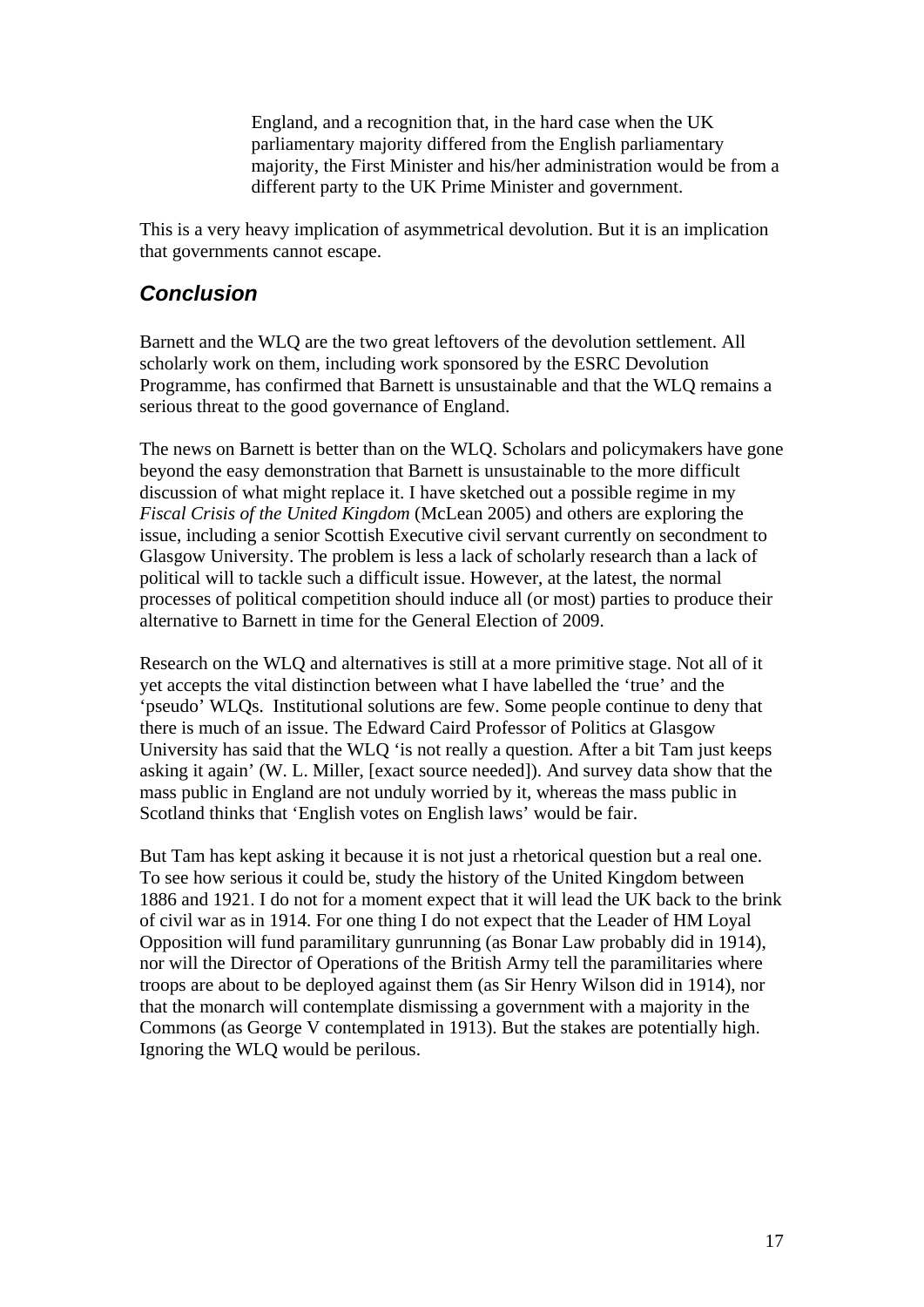# **References**

Bell, P. M. H. (1969). *Disestablishment in Ireland and Wales*. London: SPCK. Bell, D. and Christie, A. (2001). 'Finance - The Barnett formula: nobody's child?' in A. Trench ed., *The State of the Nations 2001* (Thorverton: Imprint Academic), pp. 135-51.

Craig, F. W. S. (1989). *British Electoral Facts 1832-1987*. Aldershot: Dartmouth. Dalyell, Tam (1977). *Devolution: the End of Britain.* London: Jonathan Cape. HM Treasury. (1979). *Needs Assessment – Report*. London: HMSO.

Lodge, Guy (2004). 'Devolution and the Centre: Quarterly Report May 2004'. London: Constitution Unit. At http://www.ucl.ac.uk/constitution-

unit/monrep/centre/centre\_may\_2004.pdf

McCall Smith, A. (2005). *44 Scotland Street*. London: Abacus.

McLean, Iain (1995). 'Are Scotland and Wales overrepresented in the House of Commons?' *Political Quarterly* 66: 250—68.

McLean, Iain (1999). *The Legend of Red Clydeside* 2nd ed. Edinburgh: John Donald. McLean, Iain (2005a). *The Fiscal Crisis of the United Kingdom*. Basingstoke: Palgrave.

McLean, Iain (2005b). 'Scotland after Barnett: towards fiscal autonomy' in G. Hassan et al. ed., *Scotland 2020: hopeful stories for a northern nation* (London: Demos), pp. 134-48.

McLean, Iain (2005c). 'The politics of fractured federalism' in J. Bartle and A. King ed., *Britain at the Polls 2005* (Washington DC: CQ Press), pp. 000-00.

McLean, Iain and McMillan, Alistair (2005). *State of the Union: unionism and the alternatives in the United Kingdom since 1707*. Oxford: Oxford University Press. McLean, Iain, McMillan, Alistair, and Leech, Dennis (2005). 'Duverger's Law,

Penrose's Power Index and the Unity of the UK'*, Political Studies* 53: 457-76. Peterson, Scot (forthcoming), 'Property and Religious Legislation: The Disruption and Scottish Church Independence'', MS, Oxford 2005.

Treasury Committee (1997). *The Barnett Formula*. Second Report HC 341, evidence.